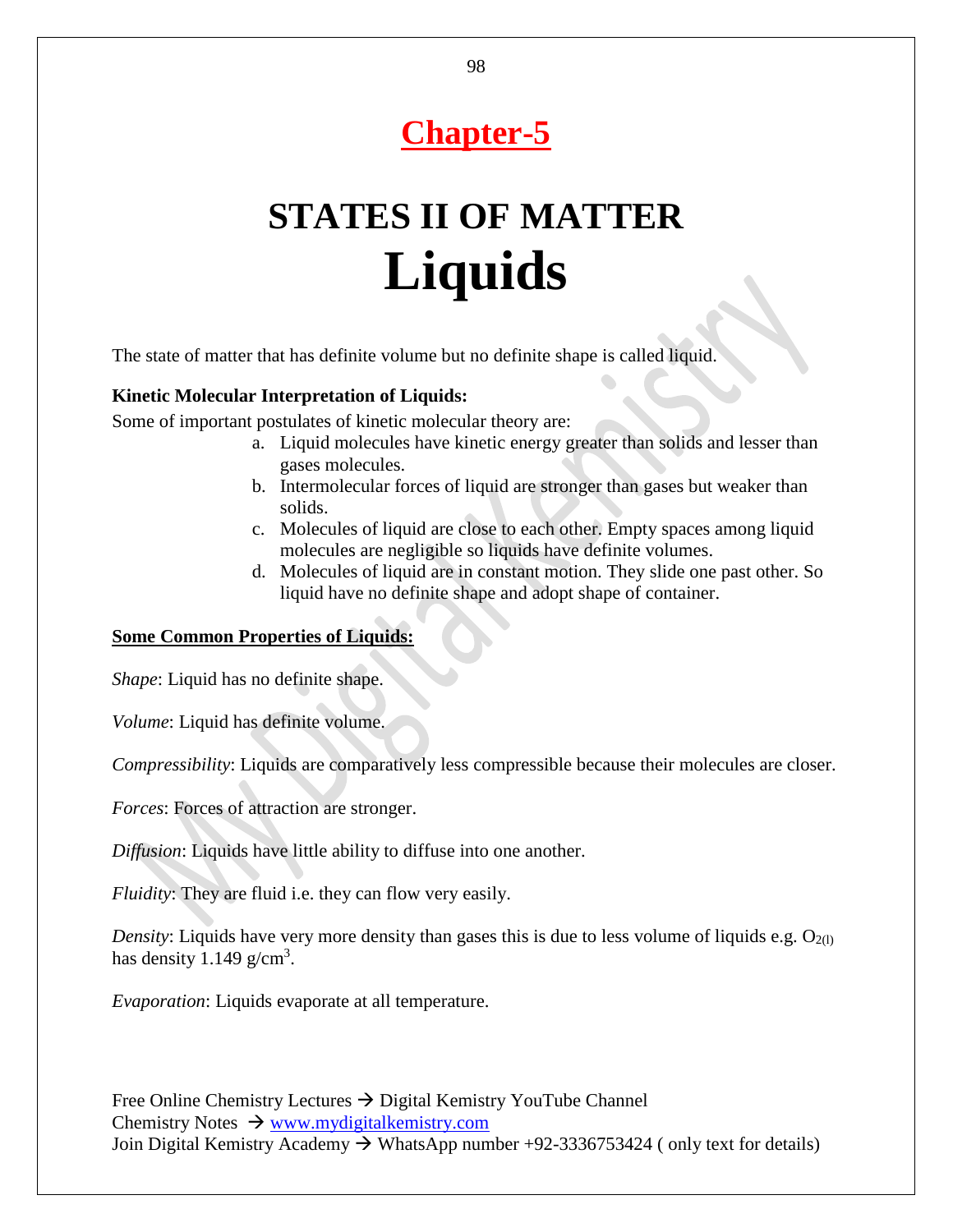## **Forces of attraction**:

Two types of forces are present among molecules.

### (i) Intra-molecular Forces:

The forces present between two atoms of same molecule are called intra molecular forces. They are also called Chemical Bonds. These are of three types.



### (ii) Intermolecular forces:

The forces of attraction between positively charged atom of one molecule and negatively charge atom of other molecule are called inter molecular forces.<br>  $\delta$ +  $\delta$ -  $\delta$ -  $\delta$ -  $\delta$ -  $\delta$ -

 $δ+ δ- δ+ δ- δ- δ+ δ H$   $Cl - - - - H - Cl - - - H - Cl$  ↓ ↓ Intra-molecular forces Intermolecular forces

Intermolecular forces are also of three types

Dipole-dipole forces

Intermolecular forces — Hydrogen Bonding forces

London or Dispersion forces

The intra-molecular forces are much stronger than intermolecular forces.

e.g. Heat of vaporization of water is 40.7 kJ i.e.  $H_2O_0 \rightarrow H_2O_{(g)}$   $\Delta H = 40.7$  kJ which means that 40.7 kJ are required to convert one mole liquid water into gaseous water. This heat is used to overcome intermolecular forces among water molecules and to set them free.

Where as heat of decomposition of water is 920 kJ i.e.  $H_2O_{(g)} \rightarrow 2H + O \qquad \Delta H = 920 \text{ kJ}$ which means that 920 kJ are required to decompose water to hydrogen and oxygen atoms. This heat is used to overcome intra-molecular forces. As heat required for intra-molecular forces is higher than that required for intermolecular forces so intra-molecular forces are stronger than intermolecular forces.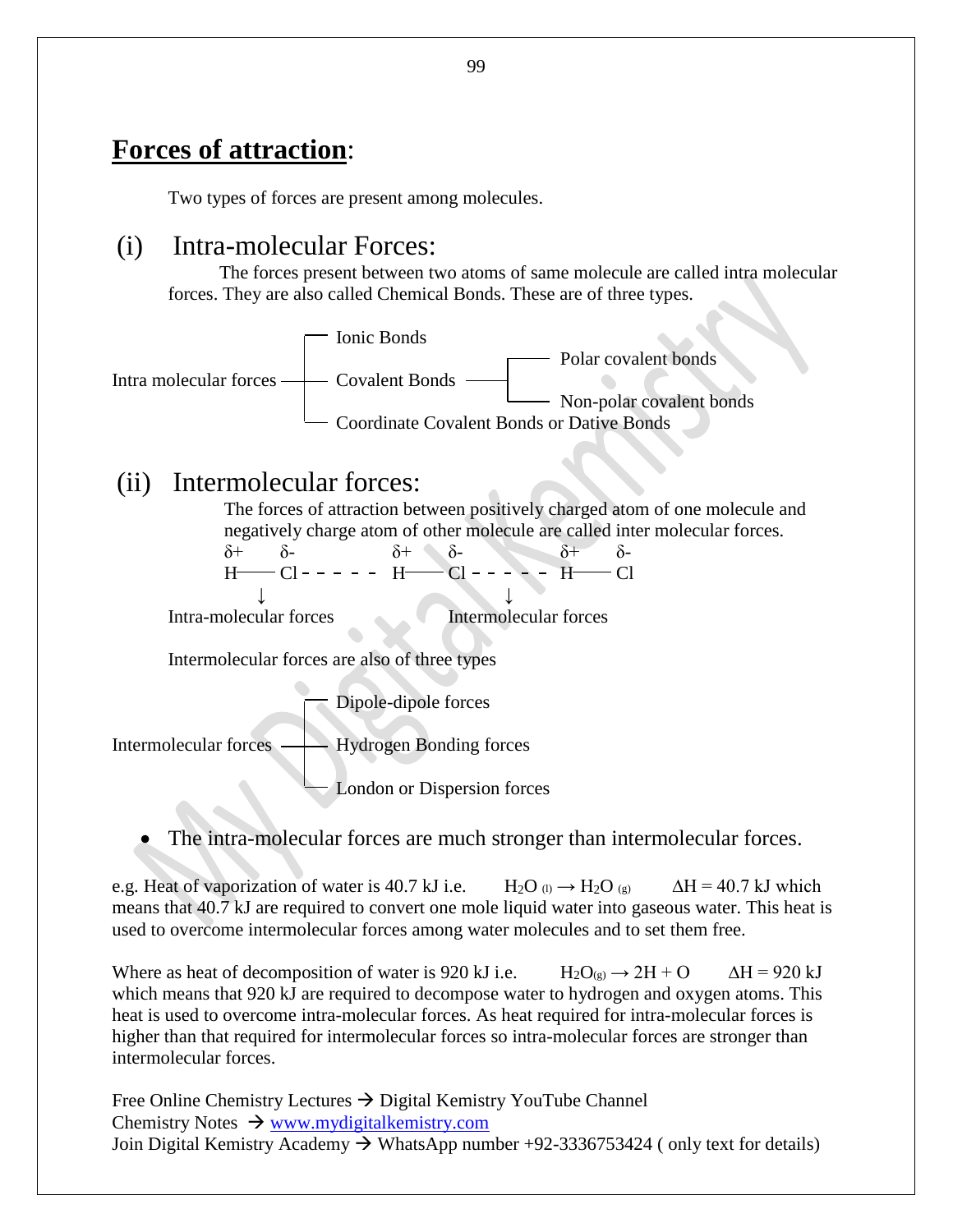Overall order of strength of these forces is as follows: Ionic Bond > Polar covalent bond = coordinate covalent bond > Non-polar covalent bond > Hydrogen bonding > Dipole-dipole forces > London forces

## **Intermolecular Forces:**

Intermolecular forces are present in solid, liquid and gases. However they are very weak among gas molecules.

These are of three types

### **(I)** *Dipole-dipole forces or interactions***:**

"The forces of attraction between two permanent dipoles created due to difference of electronegativities are called dipole-dipole forces". Positive pole of one dipole attracts the negative pole of other dipole. e.g. forces of attraction among HCl molecules are dipole-dipole forces.

> δ+ δ- δ+ δ- δ+ δ- $H$  - Cl - - - - -  $H$  - Cl - - - - -  $H$  - Cl ↓ Dipole-dipole force

Cl-atom being more electronegative pulls shared pair of electrons, which renders  $\delta$ -charge on it and consequently  $\delta$ + on H-atom. Positively charged H-atom of one HCl molecule attracts negatively charged Cl-atom of other HCl molecule, this attractive force is dipoledipole force.

Strength of dipole-dipole forces is approximately 1% that of a covalent bond.

## *Factors affecting strength of Dipole-dipole forces***:**

(i) With increase in thermal energy dipole-dipole forces become weak.

(ii) Their strength depends upon difference of elctronegativities of atoms of the molecules e.g. strength order of d.d.f in halogen acids is

#### $HF > HCl > HBr > HI$

As order of electronegativity differences is  $HF > HCl > HBr > HI$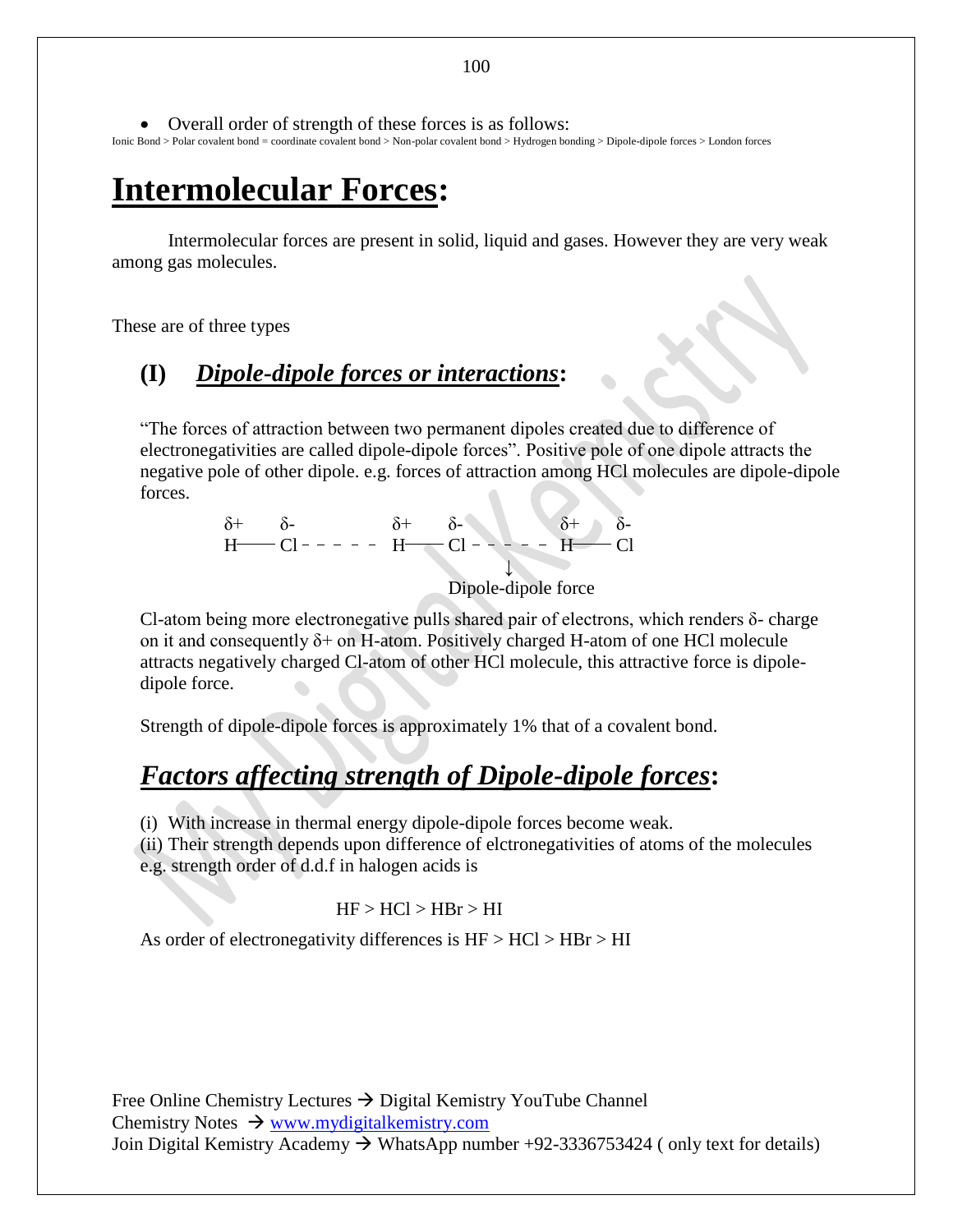## *Presence of dipole-dipole forces***:**

Dipole-dipole forces are not present in molecules consisting of alike/identical atoms e.g.  $O_2$ ,  $H_2$ ,  $N_2$  etc.

Where as molecules consisting of dissimilar atoms may or may not possess d.d.f, as it further depends upon the geometry of molecules

#### **Cases of molecules consisting of dissimilar atoms that have no d.d.f:**

Cl Cl

(i) Tri atomic molecules having linear geometry and two bonds identical e.g.  $CO_2$ ,  $CS_2$  etc  $Q = C = Q$ ,  $S = C = S$ 

(ii) Tetra atomic molecules having triangular planar geometry and three bonds identical e.g  $BCl<sub>3</sub>, BF<sub>3</sub>$  etc.

B

(iii) Penta atomic molecules having tetrahedral geometry and four bonds identical e.g. CH4, CCl<sub>4</sub> etc. Cl<sub>1</sub>

# **(II)** *Hydrogen bonding***:**

It is actually a special case of dipole-dipole forces. In d.d.f there is no restriction of +ve  $\&$ -ve poles but in hydrogen bonding there is restriction of +ve and –ve poles.

H Cl

 $\mathcal{C} \setminus \mathcal{C}$  $H \parallel H$  Cl  $\parallel$  Cl

**"The force of attraction between positively charged hydrogen atom of one molecule and negatively charged Fluorine or Oxygen or Nitrogen atom of other molecule is called Hydrogen bonding".**

$$
\begin{array}{ccc}\n\delta^+ & \delta^- & \delta^+ & \delta^- & \delta^+ & \delta^- \\
H & O & - - - - - & H & O & \downarrow & \\
\hline\n\delta^+ & & \delta^+ & \downarrow & & \downarrow & \\
\delta^+ & & \delta^+ & \downarrow & & \downarrow & \\
H & & H & & H & H\n\end{array}
$$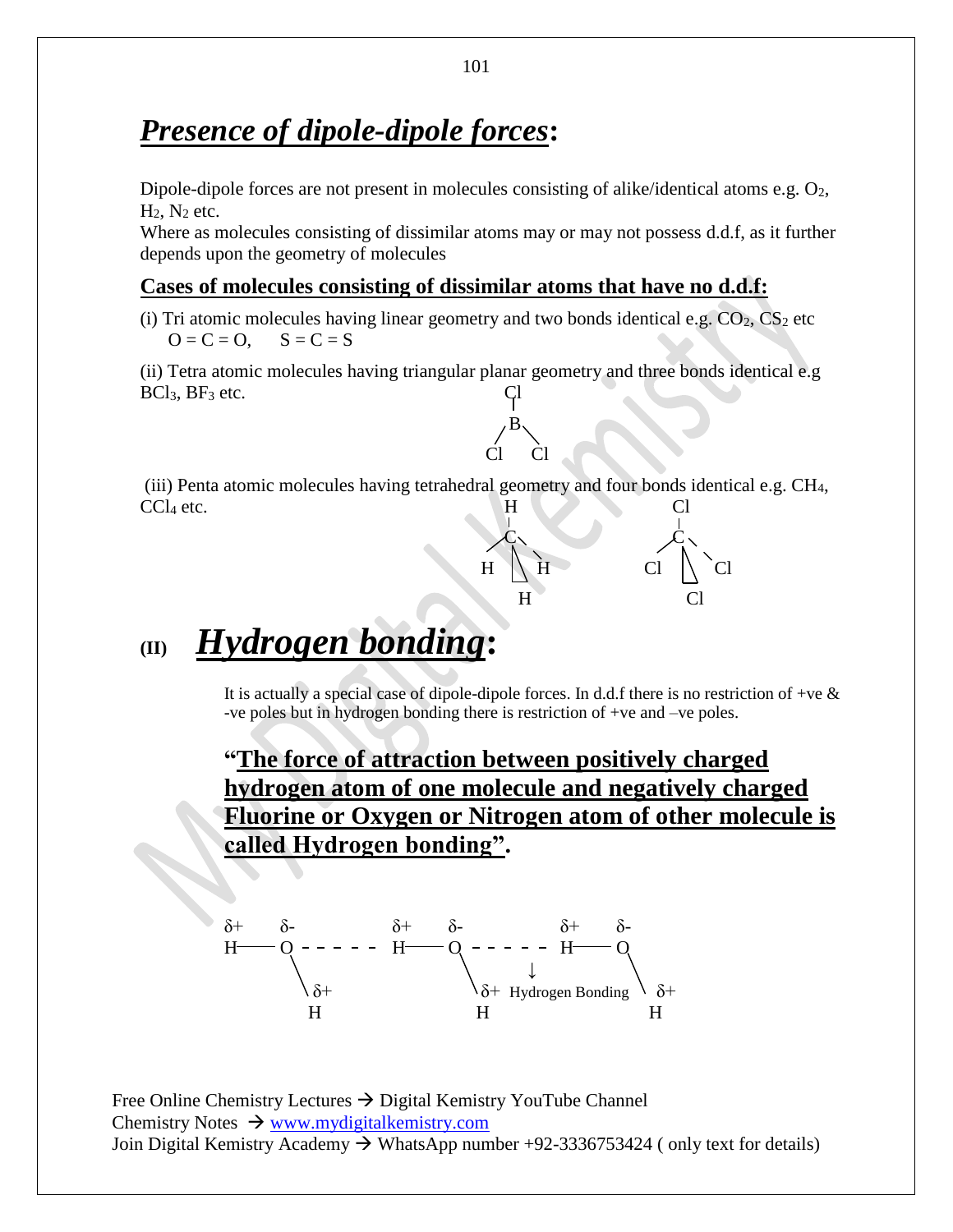Hydrogen bonding is the strongest intermolecular force. Due to greater electronegativity difference between H-atom and F/O/N-atom, sufficiently high  $+ve \&$  -ve charge appears on these atoms respectively so stronger is the force.

### *Factors affecting strength of Hydrogen bonding*:

• Number of OH or NH or HF groups: More is the number of OH or NH or HF groups stronger will be the force e.g. order of strength of hydrogen bonding in the following is:

 $CH<sub>2</sub>OH - CHOH - CH<sub>2</sub>OH > H<sub>2</sub>O > R - OH$ Glycerin Water Alcohol

- Ratio of lone pairs of electrons and hydrogen atoms: If ratio of lone pairs of electrons and hydrogen atoms is right ratio in molecules of a compound then hydrogen bonding in such molecules will be stronger e.g. water has strong hydrogen bonding than HF and NH3. As lone pairs of electrons and H-atoms in water molecules are in right number (2:2) so every one of them is involved in hydrogen bonding, therefore, hydrogen bonding in water is stronger than that in HF and NH3.
- Difference of electronegativity: Strength of hydrogen bonding also depends upon difference of elctronegativities of atoms of the molecules e.g. HF has strong hydrogen bonding than NH<sup>3</sup> due to higher electronegativity difference in HF.

# *Presence of Hydrogen bonding*:

Hydrogen bonding exists in molecules in which hydrogen is directly attached to O or N or Fatom of molecule.

# *The Evidence for Hydrogen Bonding*:

Many elements form Hydrides. Binary compounds of Hydrogen are called Hydrides.

If we plot Boiling points of Group-IV hydrides against their molecular masses, we observe a regular increase in B.P with increasing size and number of electrons of Group-IV elements. It is due to increasing London forces with increasing number of electrons.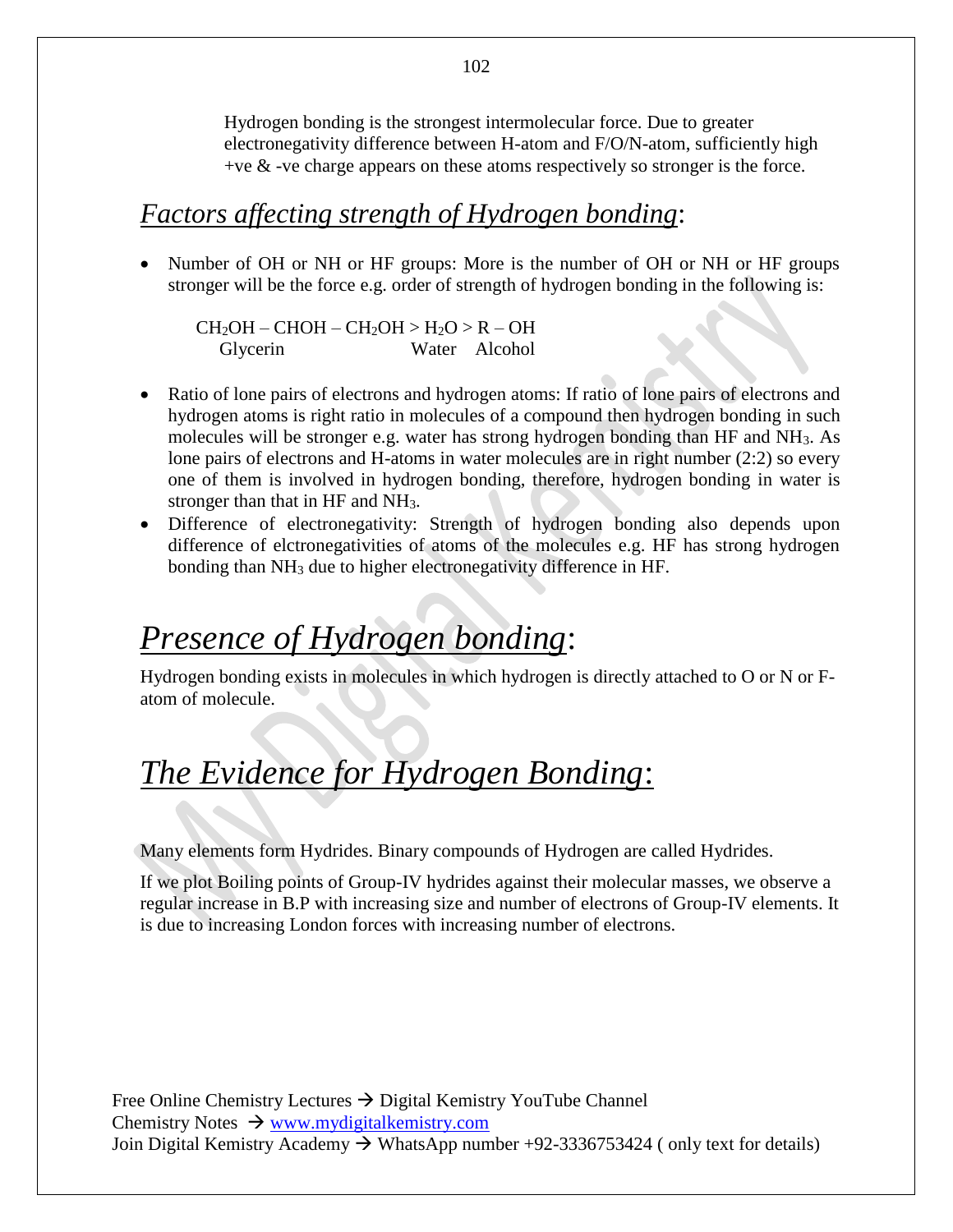But in case of hydrides of Group-V, VI& VII elements, the hydride of first element in each group has extra ordinarily high boiling point. Other member shows normal trend of boiling points. Hydride of first element in these groups has

hydrogen bonding which is a strong intermolecular force so the boiling point is high.



## Origin of Hydrogen Bonding:

In H<sub>2</sub>O, NH<sub>3</sub> & HF each of O/N/F atom to which hydrogen is attached has not only sufficiently high negative charge, but also has one or more lone pairs of electrons. These atoms have smaller size so they have high charge densities, due to which strong intermolecular force i.e. Hydrogen Bonding is developed between positively charged hydrogen of one molecule and lone pair of electrons of other molecule.

δ+ δ- δ+ δ- δ+ δ-H O**:** H O**:** H O**:** ↓ δ+ δ+ Hydrogen Bonding δ+ H H H

In water molecule there are 2 lone pairs of electrons and 2 hydrogen atoms so each water molecule make 4 hydrogen bonds.

 Strength of hydrogen bond is about one tenth 20 time less than strength of an average covalent bond. Its bond energy varies from 1- 40 kJ/mole. Bond length of a covalent bond in water is  $0.96A<sup>o</sup>$  while that of hydrogen bond is 1.97A°. The bond energy of covalent bond in water is 464kJ/mole while that of hydrogen bond is 19kJ/mol. If covalent bond is considered to have a marriage status then hydrogen bond just has good friend status.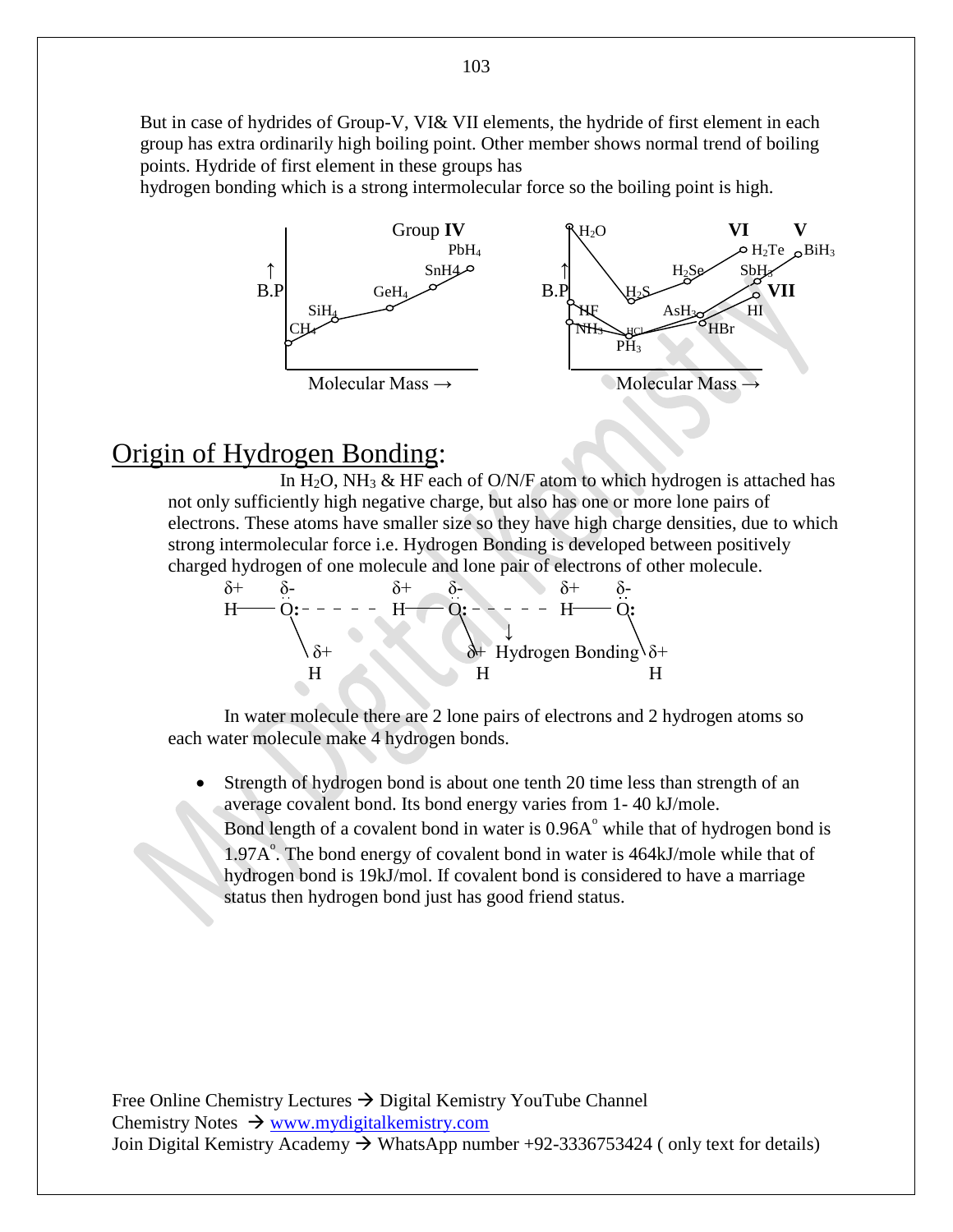# **Properties of Hydrogen bonding:**

Hydrogen bonding is stronger than dipole-dipole and London forces.

Hydrogen bonding > dipole-dipole > London forces.

- Hydrogen bonding is approximately twenty times weaker than a covalent bond.
- Hydrogen bond is directional.
- Hydrogen bond results in the formation of long chains and network of molecules.
- Hydrogen bond does not bring chemical change in the substances.

## **Examples of Hydrogen Bonding:**

(i) Water:

In water molecule there are **2 lone pairs** of electrons and **2 hydrogen atoms** so each water molecule make 4 hydrogen bonds with four other water molecules. As lone pairs of electrons and H-atoms are in right number so every one of them is involved in hydrogen bonding. Thus hydrogen bonding in water is very strong and, therefore, H<sub>2</sub>O is a perfect example of hydrogen bonding.

Bond length of a covalent bond in water is  $0.96A<sup>o</sup>$  and bond energy is  $464$ kJ/mol while that of hydrogen bond, bond length is  $1.97$ A $^{\circ}$  and bond energy 19 kJ/mol.

#### (ii) Alcohols:

Alcohol molecule (e.g. ethyl alcohol) has "OH" group so it is capable of hydrogen bonding.



In alcohols although oxygen atom has two lone pairs of electrons but has only one hydrogen directly linked to O-atom so its hydrogen bonding is comparatively weaker than water.

Free Online Chemistry Lectures  $\rightarrow$  Digital Kemistry YouTube Channel Chemistry Notes  $\rightarrow$  [www.mydigitalkemistry.com](http://www.mydigitalkemistry.com/) Join Digital Kemistry Academy  $\rightarrow$  WhatsApp number +92-3336753424 (only text for details)

104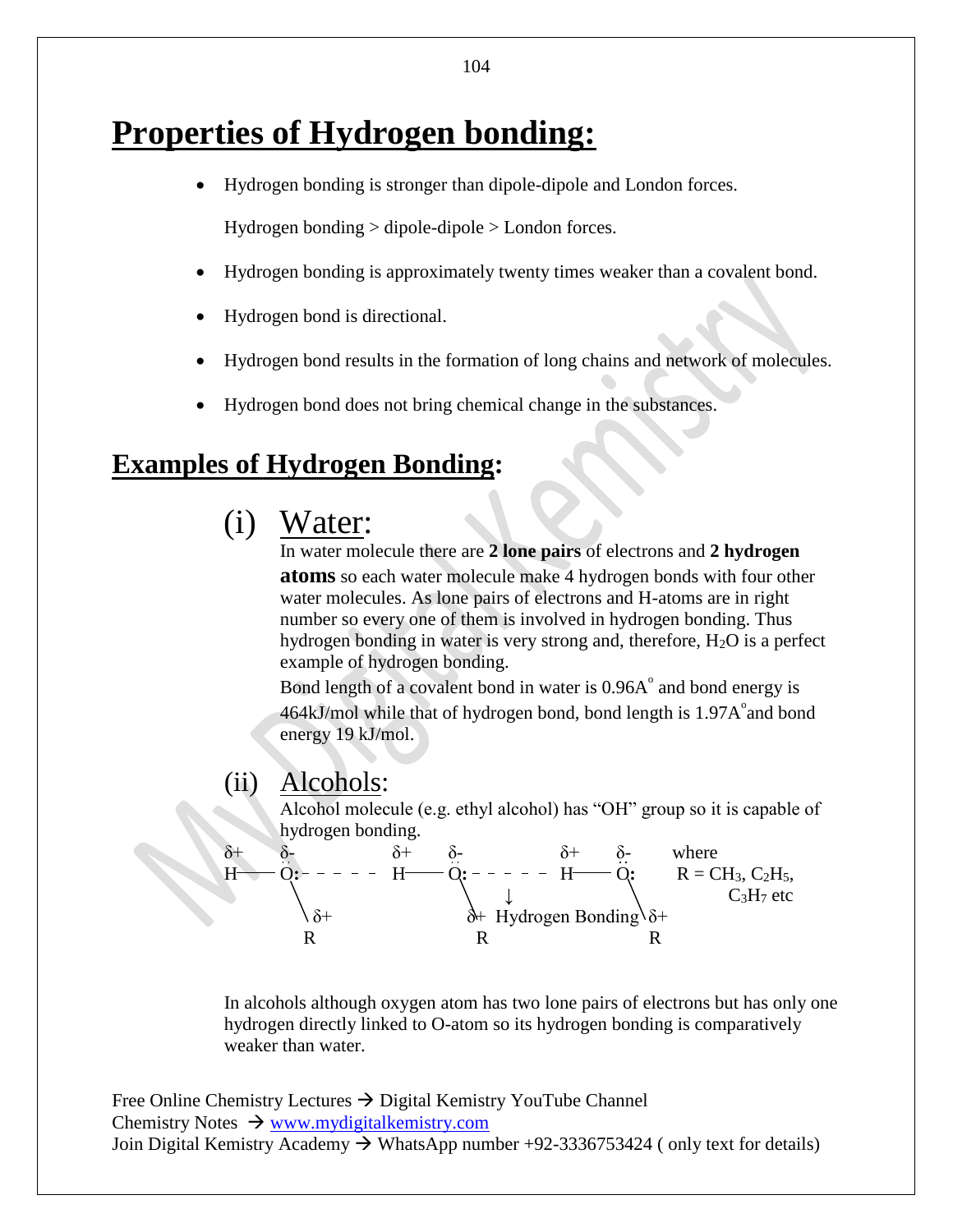Thus the boiling point of water is higher than methyl alcohol and ethyl alcohol, boiling points are  $100^{\circ}$ C, 64.7 $^{\circ}$ C and 78.4 $^{\circ}$ C respectively.

The boiling points of alcohols are higher than corresponding (having same molecular masses) alkanes and ethers as the later do not have hydrogen bonding.

| Compound                                                                       | <b>Structural formula</b> | <b>Boiling point</b> |
|--------------------------------------------------------------------------------|---------------------------|----------------------|
| n-pentane                                                                      | $CH3-CH2- CH2- CH2-CH3$   | $36.3^{\circ}$ C     |
| Diethyl ether (Ethoxy ethane)                                                  | $CH3-CH2-O-CH2-CH3$       | $34.7^{\circ}$ C     |
| n-Butyl alcohol (Butan-1-ol)                                                   | $CH3-CH2-CH2-CH2-OH$      | $117^{\circ}$ C      |
| Isobutyl alcohol (2-Methylpropan-1-ol) CH <sub>3</sub> -CH-CH <sub>2</sub> -OH |                           | $108^{\circ}$ C      |
|                                                                                | ∵H∘                       |                      |

Both n-butyl alcohol and isobutyl alcohol have equal hydrogen bonding but the additional London forces are comparatively stronger in n-butyl alcohol so its boiling point is higher than isobutyl alcohol.

#### (iii) Ammonia, Methyl amine and DNA:

Molecules having hydrogen directly attached to N-atom also shows hydrogen bonding.

NH<sup>3</sup> has one lone pair of electron and three H-atoms attached to nitrogen so its hydrogen bonding is weaker than water.

Methyl amine (CH3-NH2) has one lone pair of electron and two H-atoms attached to nitrogen so its hydrogen bonding is also weaker than water. Two strands of alpha-helix in DNA are attached to one another by hydrogen bonding.

### (iv) Hydrogen Fluoride:

HF has three lone pairs of electron and one H-atoms attached to fluorine so its hydrogen bonding is weaker than water.

### (v) Other examples:

Hydrogen bonding also exists in proteins, honey, fibers of hair, silk, muscles, carbohydrates (like glucose, fructose, sucrose etc), paints, glue, dyes etc.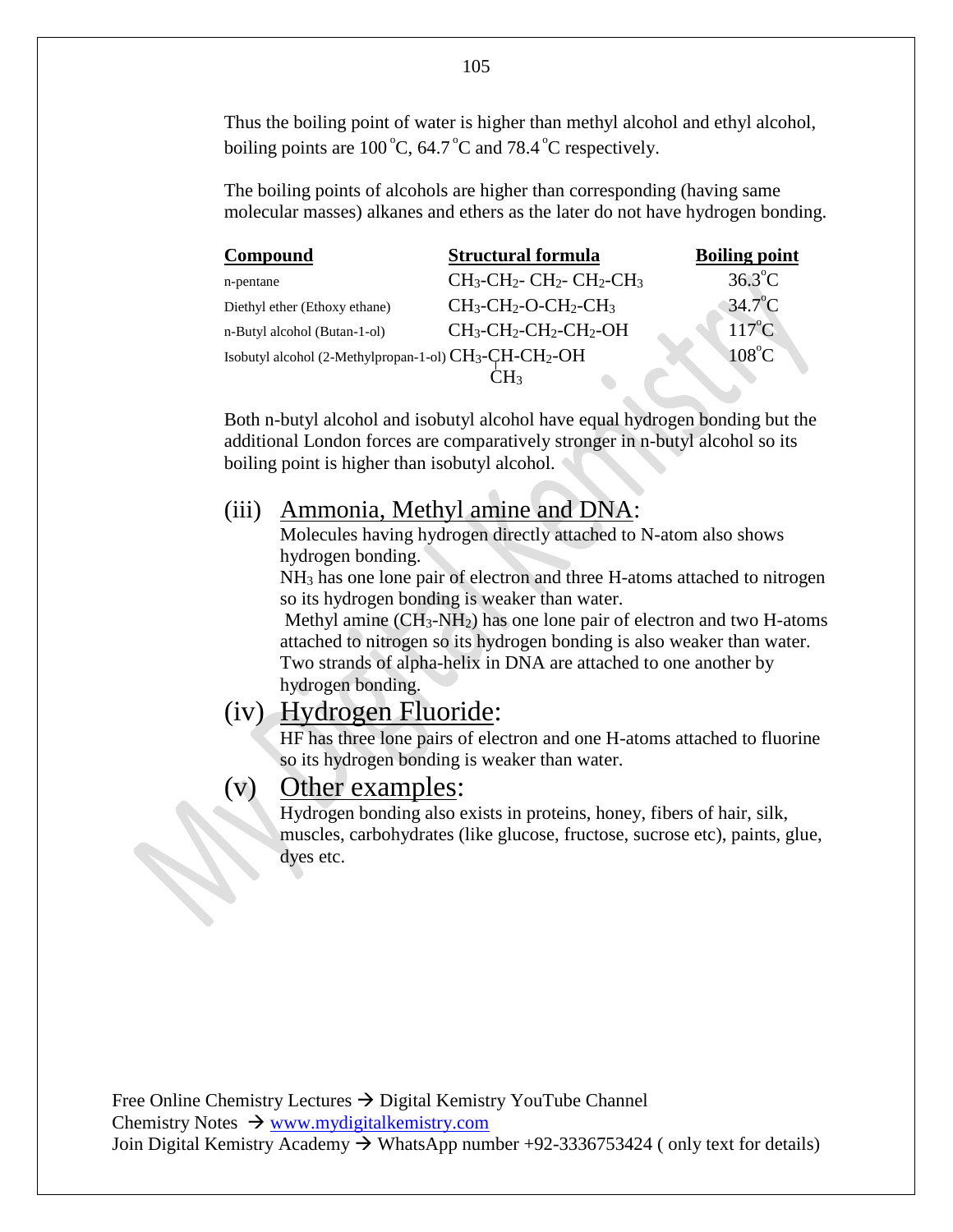# *Applications of Hydrogen bonding***:**

Various phenomenon and facts can be explained by hydrogen bonding.

- (i) **Strength of acids**: HF is a weak acid in the halogen acids series. There is hydrogen bonding between HF molecules, which make the molecule difficult to donate proton, and hence it is weak acid than other halogen acids.
- (ii) **Solubility**: Hydrogen bonding also explains solubility e.g. lower alcohols (like  $CH<sub>3</sub>OH$ ,  $C<sub>2</sub>H<sub>5</sub>OH$  etc), lower carboxylic acids (like  $CH<sub>3</sub>COOH$ ) lower aldehydes (like HCHO) and lower ketones (like CH<sub>3</sub>COCH<sub>3</sub>) are soluble in water due to their ability to form Hydrogen bonding with water. On other hand hydrocarbons have no ability to form hydrogen bonding with water so they are not soluble in water.
- (iii) **Cleaning action**: Cleaning action of soap and detergents is because of hydrogen bonding. Polar part of soap or detergent makes hydrogen bonding with water while non-polar part of their molecules attaches to dirt molecule. Due to which dirt is removed from fibers of clothes.
- (iv) **In Biological compounds**: Fibers, hairs, muscle proteins consist of long chains of amino acids and they are stabilized due to hydrogen bonds between them.
- (v) **DNA in cells**: Two strands of alpha-helix in DNA are attached to one another by hydrogen bonding.
- (vi) **Paints and Dyes:** The adhesive nature of certain paints and dyes is due to hydrogen bonding.
- (vii) **Action of Glue:** The sticky action of glue due to which it repairs broken parts of a machine is due to hydrogen bonding.
- (viii) **Viscosity of Honey:** High viscosity of honey is due to hydrogen bonding.
- (ix) **Food Material:** Carbohydrates e.g. glucose, fructose, sucrose are stabilized due to hydrogen bonds between them.
- (x) **Structure of Ice:** In liquid H<sub>2</sub>O, molecules form hydrogen bonding with each other. But as molecules are mobile so bonds are broken and reformed. Hence, there is less regularity and less free space. However, when temperature of  $H_2O$  is lowered below  $4^{\circ}C$ , its molecules become regular and form permanent hydrogen bonds. Thus empty spaces are developed between the molecules. As a result, its volume increases below 4°C. At 0°C when water freezes to ice, arrangements of molecules become very orderly and ice occupies more space than liquid water. Therefore, density of ice become less than that of water, hence it floats over water.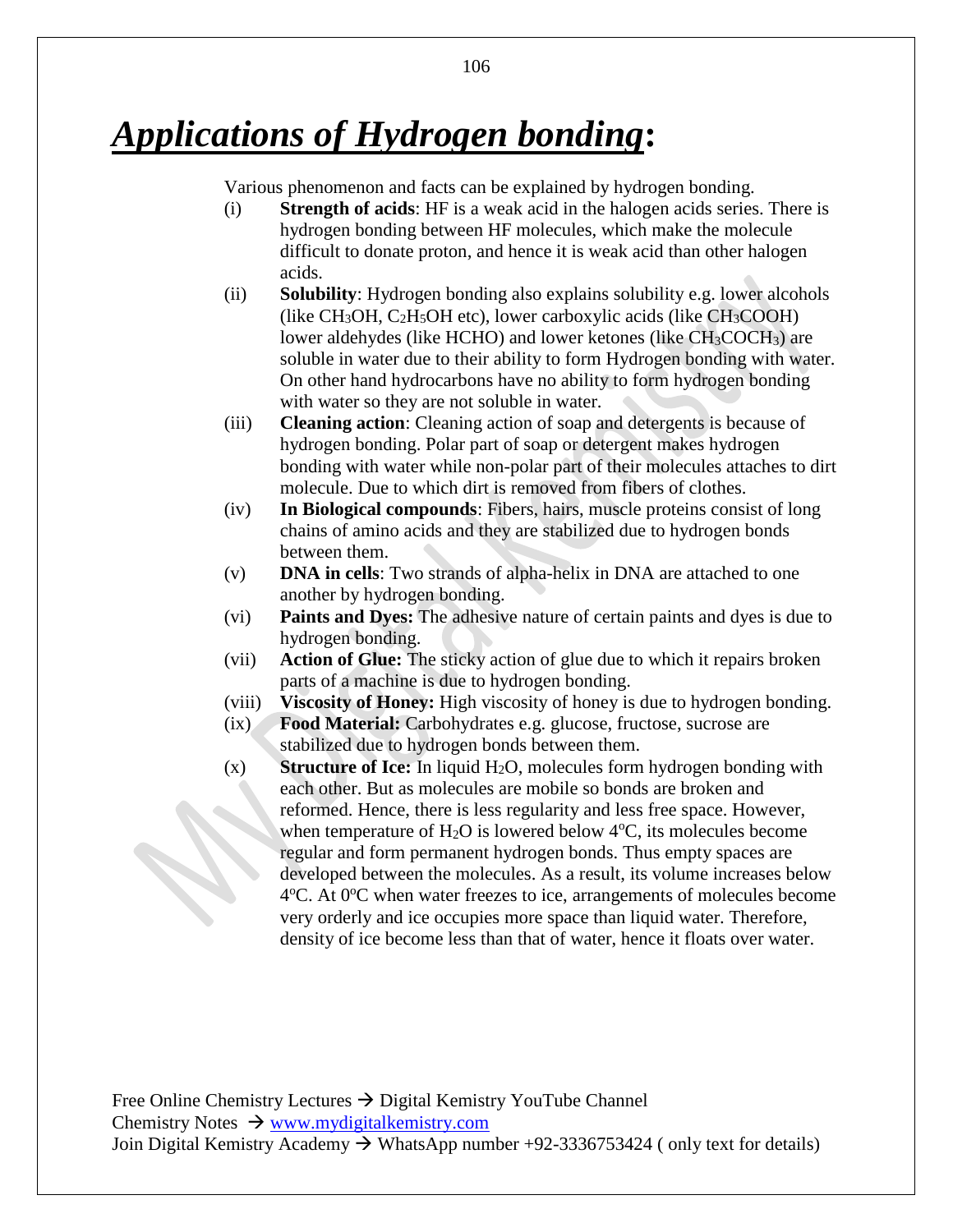#### (xi) **Boiling points of halogen acids**:

 $HF=19.4\degree C$ , HCl=  $-85\degree C$ , HBr=  $-66.38\degree C$ , HI=  $-35.5\degree C$ The unusual higher boiling point of HF is due to hydrogen bonding. Other halogen acids have dipole-dipole forces, which are weaker than hydrogen bonding.

- (xii) **Trend in boiling points of hydrides of Group-V, VI& VII elements**: In case of hydrides of Group-V, VI& VII elements, the hydride of first element in each group has extra ordinarily high boiling point. Other member shows normal trend of boiling points. Hydride of first element in these groups has hydrogen bonding which is a strong intermolecular force so the boiling point is high. Other members do not have hydrogen bonding.
- (xiii) **Trend in physical properties:** Trend in other physical properties like viscosity, surface tension, heat of vaporization, evaporation, vapour pressure etc can also be explained by hydrogen bonding.

#### **(III)** *London or Dispersion or Dipole-Induced dipole forces***:**

A German physicist Fritz London introduced these forces in 1930.

"The forces of attraction between two temporary dipoles created due to electronic cloud displacement OR forces of attraction between temporary i.e. instantaneous and induced dipoles are called London or dispersion forces".

These forces generate due to two reasons:

(i) When two atoms or molecules come closer, their electronic clouds influence each other i.e. they repel each other. So electronic clouds of the two, move away and as a result instantaneous dipoles are created.



Instantaneous dipole

(ii) When an instantaneous dipole come  $\delta$ -  $\delta$ + closer to a symmetrical molecule its electronic cloud repels or its nucleus attracts the electronic cloud of the symmetrical molecule and as a result a dipole is induced in it. This  $\delta$ -  $\delta$ + dipole is called induced dipole.

A force of attraction is generated between instantaneous dipole and induced dipole,  $\delta$ which is known as London force or dispersion force or dipole-induced dipole force. London force



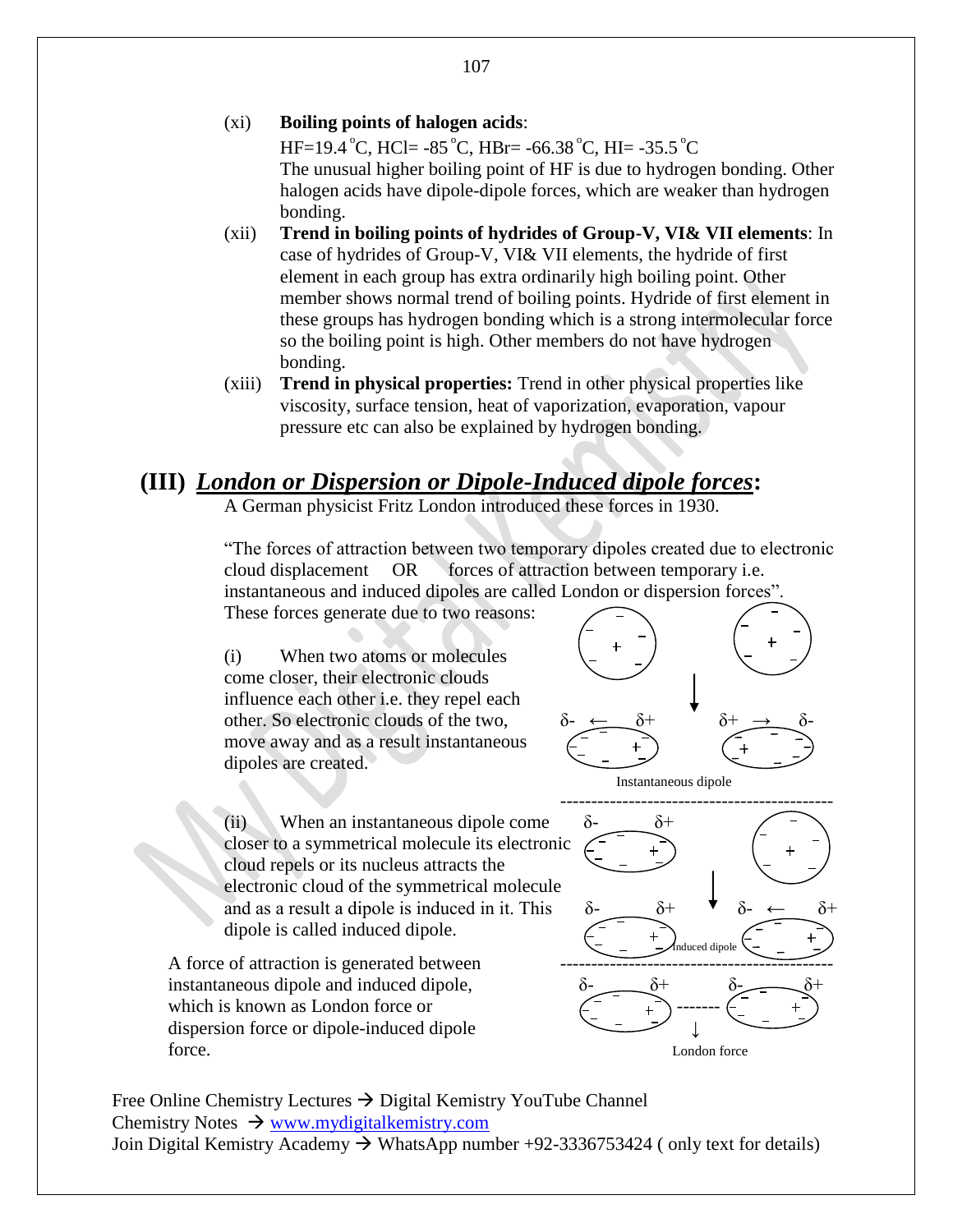These forces are short range and short-lived forces.

### *Factors affecting strength of London dispersion forces*:

(i) Number of electrons: More is the number of electrons stronger will be London forces e.g. order of strength of London forces in the following is

 $Cl_2 > O_2 > N_2 > H_2$ Number of electrons 34 18 14 2

(ii) Size of molecules: Bigger are the molecules stronger will be London force e.g. London forces among hydrogen molecules  $(H<sub>2</sub>)$  are stronger than that in helium molecules (He). Both molecules have two electron but size of  $H_2$  molecule is larger than that of He molecule so H<sup>2</sup> have stronger forces than He.

More is the number of electrons or larger is the molecular size stronger will be the London forces and vice versa. The following table

shows that going down a non-metal group, molecular size as well as number of electrons increases so London forces increase and in turn boiling points increase.

| Zero Group | B.P (°C) | Group VII-A       | B.P (°C) |
|------------|----------|-------------------|----------|
| He         | $-268.6$ | $\rm{F}_2$        | $-188.1$ |
| Ne.        | $-245.9$ | $\text{\rm Cl}_2$ | $-34.6$  |
| Ar         | $-185.7$ | Br <sub>2</sub>   | 58.8     |
| Kr         | $-152.3$ | $\mathbf{I}$      | 184.4    |
| Xe         | $-107.1$ | At <sub>2</sub>   |          |
|            | $-61.8$  |                   |          |

### (iii) Molecular Shape:

London forces are stronger in long and straight chain molecules as compared to that in short and branched chain molecules, which is evident in the following examples.  $CH_3$  CH<sub>3</sub> CH<sub>3</sub>

CH3-CH2- CH2- CH2- CH3 > CH3- CH2- CH- CH3 > CH3- C- CH<sup>3</sup>

e.g.  $(i)$ 

**CH<sub>3</sub>** n-pentane (B.P=36.1 $^{\circ}$ C) iso pentane  $(B.P=27.9^{\circ}C)$  neo pentane  $(B.P=9.5^{\circ}C)$ (pentane) (2-methyl butane) (2,2-dimethyl propane)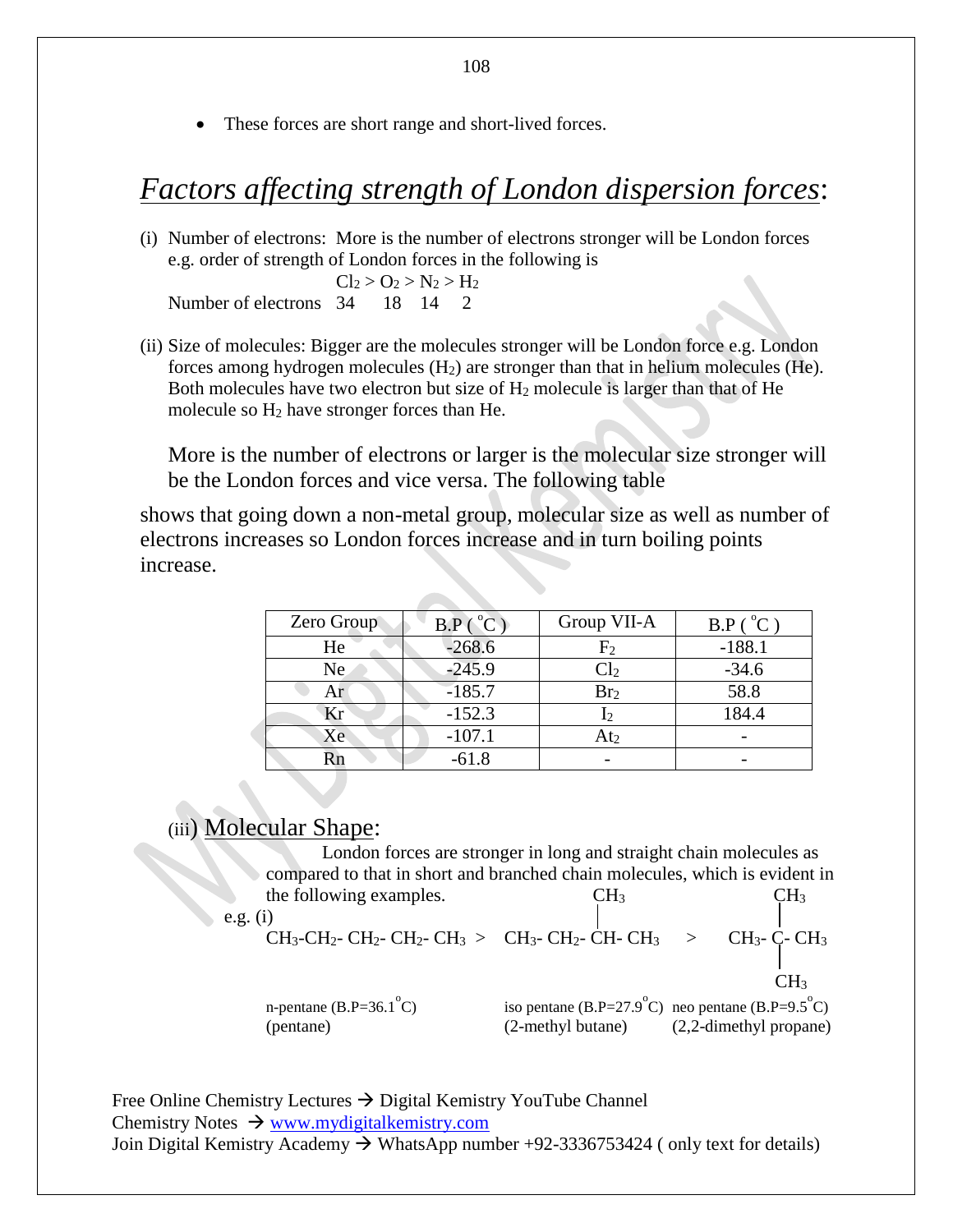n-pentane is straight chain molecule so dispersion forces in it are stronger than the other two isomers, so its boiling point is comparatively high. The other two isomers are branched chain molecules so their boiling points are less, furthermore neo pentane is more branched so its boiling point is least.

e.g. (ii) n-butane also called butane has boiling point higher than that of iso butane (also called 2-methyl propane). The boiling points of the two are  $-0.5^{\circ}$ C and  $-11.7^{\circ}$ C respectively.

Long straight chain molecules can come closer to each other as compared to branched chain molecules so London forces are more operative in straight chain compounds. In branched chain molecules there are less points of contact of molecules with each other so London forces in them are less operative and are weak. Thus the boiling points of branched chain molecules are lower than that of straight chain molecules.



## *Presence of London Dispersion forces*:

London forces are the only forces that exist in all molecules. Although they are present in all kind of molecules but are more prominent in molecules, which have no other forces e.g.  $Cl_2$ ,  $H_2$ ,  $O_2$ , noble gases etc.

#### Comparison of Strength of Intermolecular forces:

(i) In case of hydrides of Group-V, VI& VII elements, the hydride of first element in each group has extra ordinarily high boiling point. Hydride of first element in these groups has hydrogen bonding which is a strong intermolecular force so the boiling point is high. Other hydrides have dipole-dipole forces, which are comparatively weak so their boiling points are low.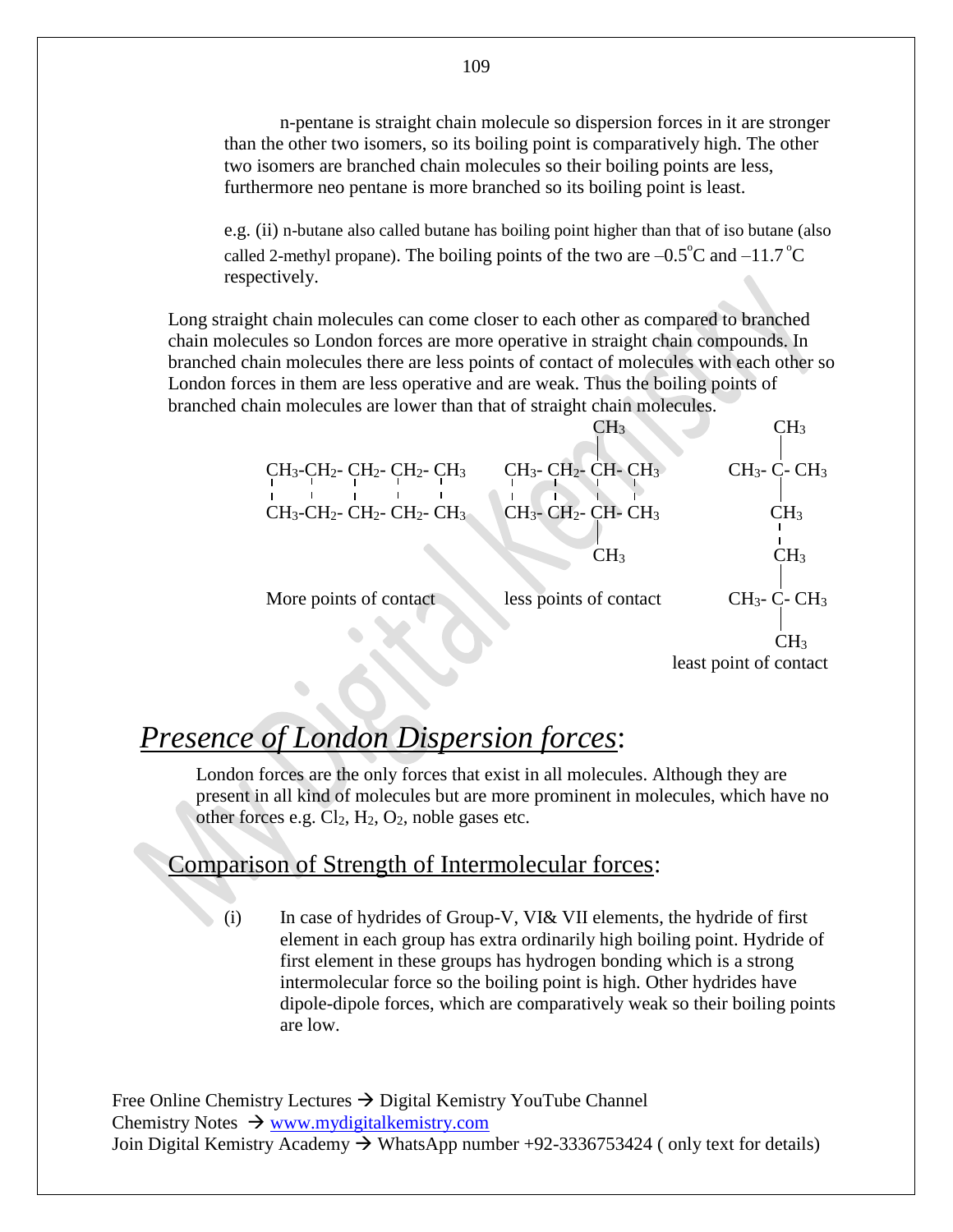- (ii) Boiling point of water is higher than ethyl alcohol. Although both have hydrogen bonding but that of water is stronger than that of ethyl alcohol due to more number of "O-H" groups in water. Hence boiling point of water is higher than that of ethyl alcohol.
- (iii) Fluoromethane and ethane both have equal number of electrons so London forces in the two compounds are equal but fluoromethane in addition to London forces also have dipole-dipole forces so its boiling point is slightly higher.



 $B.P= 194.7K$  or  $-78.3^{\circ}C$ C B.P=  $184.5K$  or  $-88.5^{\circ}C$ 

(iv) Trichloromethane (Chloroform) is polar molecule so it in addition to London forces also has dipole-dipole interactions where as tetrachloromethane is non-polar so it has only London forces. But tetrachloromethane (Carbon tetra chloride) has more number of electrons than trichloromethane so the later has stronger London forces than the former. London forces of tetrachloromethane dominate the diploe-diploe forces of trichloromethane It is this reason that trtrachloromethane has higher boiling point than trichloromethane.



London forces are stronger in n-butane than that in isobutane. Long straight chain molecules can come closer to each other as compared to branched chain molecules so London forces are more operative in straight chain compounds. In branched chain molecules there are less points of contact of molecules with each other so London forces in them are less operative and are weak. Thus the boiling points of straight chain molecules are higher than that of branched chain molecules.

**Van der Waal's Forces**: Dipole-dipole interactions and London dispersion forces collectively called Van der Waaal's forces. These are weaker than hydrogen bondings.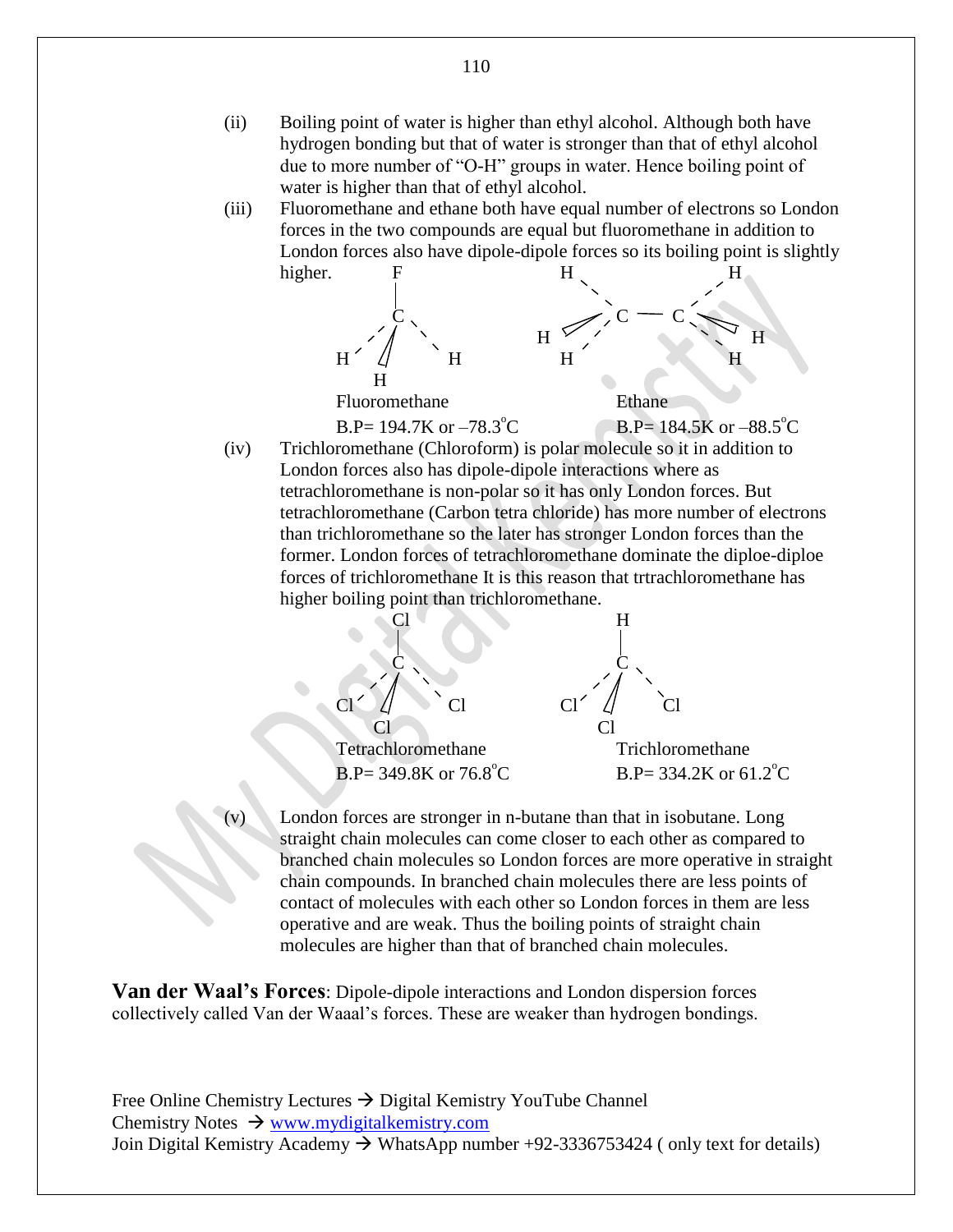# **Evaporation:**

"Spontaneous escaping of molecules from a liquid surface at any temperature is called evaporation."

- It is a surface phenomenon and takes place at all temperatures.
- All molecules in a liquid do not possess equal energies at any temperature so they move with different velocities. When high-energy molecules hit molecules on surface of liquid they give part of their energy to surface molecules, which become able to overcome forces of attraction and thus leave liquid surface. In this way evaporation takes place.
- As high-energy molecules escape from liquid surface, therefore, average kinetic energy of remaining molecules decreases and hence temperature falls. It is this reason that evaporation causes cooling.

e.g. water remain cool in clay-pitcher (Mangai). The clay-pitcher is a porous container

from which water slowly comes out and evaporates due to which water in the pitcher get cooled and due to continuous evaporation remains cool then.



# Factors Affecting Evaporation:

## (i) Intermolecular forces:

Stronger are the intermolecular forces less will be evaporation and vice versa. Strong forces firmly hold molecules together and thus liquid will evaporate slowly.e.g. water is less volatile than ether and gasoline. Water has strong hydrogen bonding while other two have weak London forces so water evaporates slowly.

Rate of evaporation  $\propto$  1/Intermolecular forces

## Temperature:

Higher is the temperature high will be the rate of evaporation and vice versa. At higher temperature energy of molecules will be high and they can easily overcome forces of attraction and will evaporate rapidly e.g. wet clothes soon get dried in summer than in winter.

Rate of evaporation  $\propto$  Temperature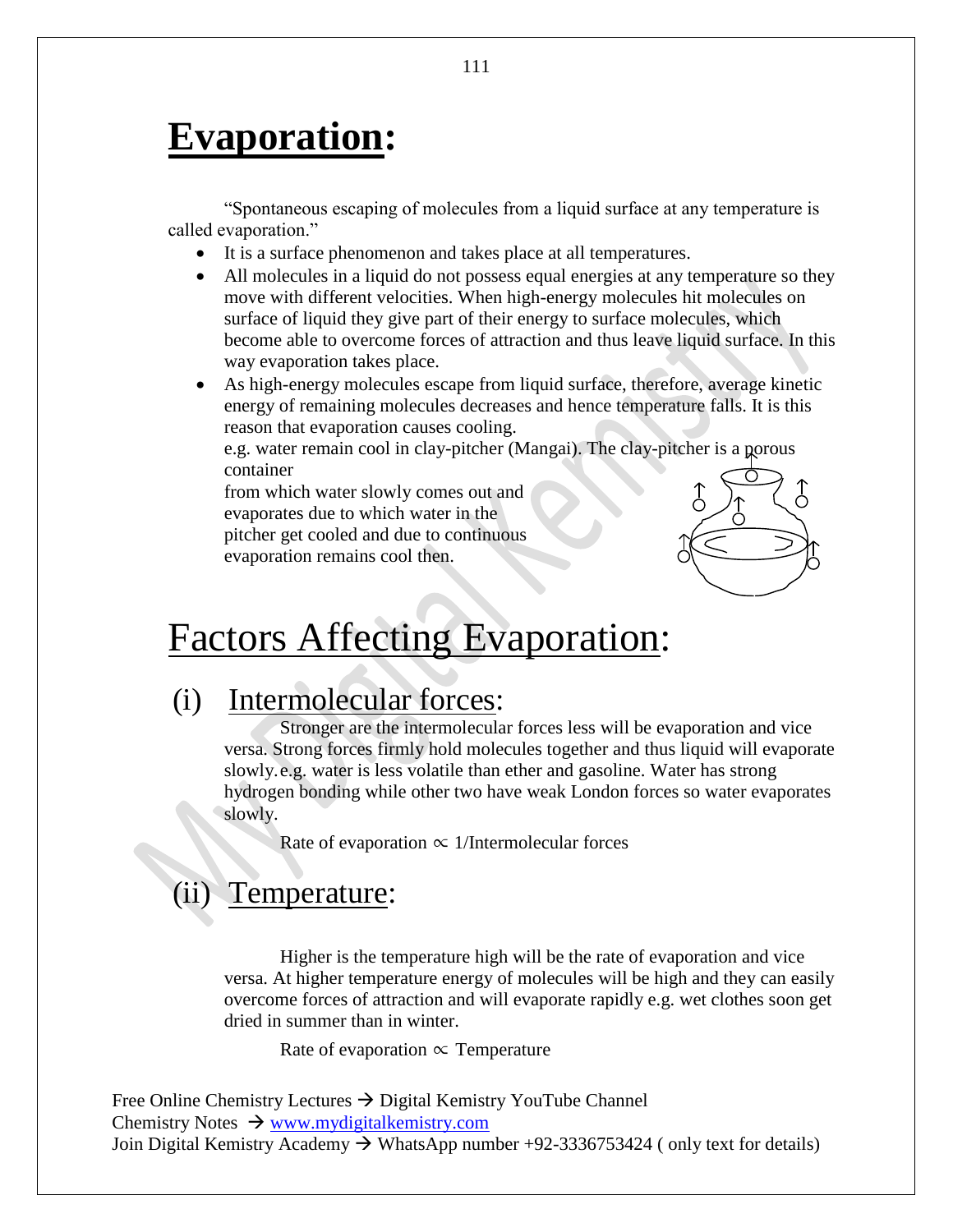## (iii) Surface Area:

Evaporation is a surface phenomenon so it depends upon surface area, more is surface area more will be the evaporation

> and vice versa. e.g. water present in a glass takes more time to evaporate than if it is spread on floor.



### (iv) Wind:

If wind is blowing evaporation rate will be fast.

## (v) Impurities:

If non volatile impurities are present, rate of evaporation will be slow.

# **Vapour Pressure:**

"The pressure exerted by vapours of a liquid at a given temperature when equilibrium is established between evaporation and condensation, is called vapour pressure".

Consider a liquid in a close container.

At the beginning rate of evaporation will be very fast where as no condensation. But with the passage of time evaporation rate becomes slow and slow while condensation rate becomes fast and fast and ultimately the two rates become equal i.e. equilibrium will be established and number of vapours becomes constant. The pressure exerted by vapours at equilibrium is called vapour pressure.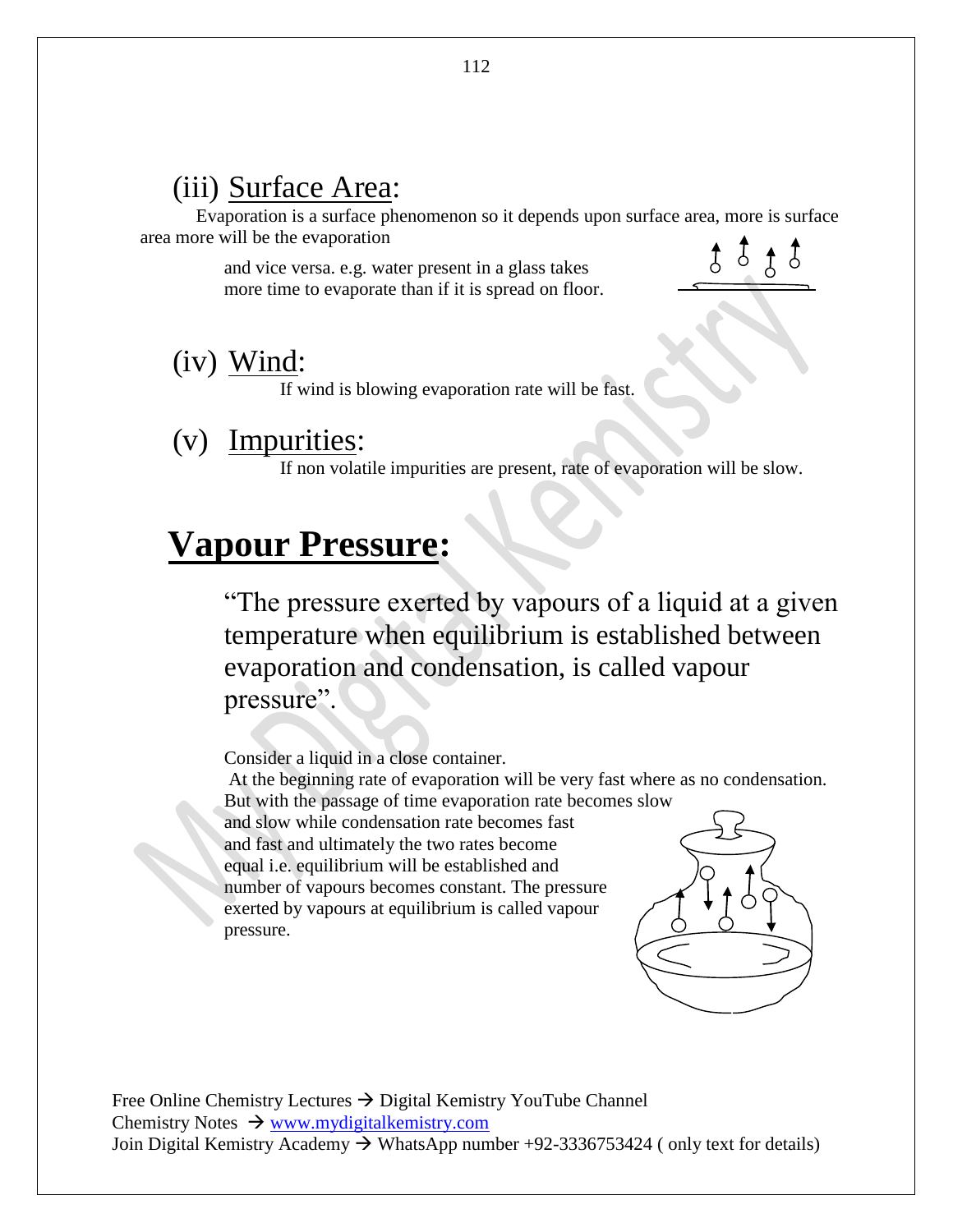## Factors Affecting Vapour Pressure:

## (i) Intermolecular forces:

Vapour pressure depends upon nature of liquid. Different liquids have different intermolecular forces. The liquid having stronger intermolecular forces show low vapour pressures and vice versa e.g. water has lower vapour pressure than ether and spirit at same temperature. Water has strong hydrogen bonding spirit also has hydrogen bonding but weaker than water while ether has London forces. So intermolecular forces in water are stronger and therefore its vapour pressure is lower than other two.

| Vapour Pressure $\rightarrow$                                          | Vapour Pressures at      |                |                |                |                |                 |                 |
|------------------------------------------------------------------------|--------------------------|----------------|----------------|----------------|----------------|-----------------|-----------------|
| Compound $\sqrt{ }$                                                    | $0^{\circ}C$             | $20^{\circ}$ C | $40^{\circ}$ C | $60^{\circ}$ C | $80^{\circ}$ C | $100^{\circ}$ C | $120^{\circ}$ C |
| Diethyl ether $(B.P=34.7^{\circ}C)$                                    | 185                      | 442            | 920            | 1730           | 3000           | 4865            | 7495            |
| Chloroform $(B.P=61.6\degree C)$                                       |                          | 170            | 362            | 734            |                |                 |                 |
| Carbon Tatrachloride $(B.P=76.8\text{ °C})$                            | 32.9                     | 87             | 224            | 448            | 843            | 1463            |                 |
| Ethyl alcohol $(B.P=78.5^{\circ}C)$                                    | 12                       | 43             | 132            | 347            | 814            | 1780            | 3535            |
| Water $(B.P=100^{\circ}C)$                                             | 5                        | 18             | 55             | 149            | 355            | 760             | 1489            |
| Glycerin $(B.P=290^{\circ}C)$                                          | $\overline{\phantom{0}}$ | 0.0016         |                |                |                |                 |                 |
| Mercury $(B.P=356.58^{\circ}C)$                                        | 0.00018                  | 0.0012         | 0.0061         | 0.0252         | 0.0888         | 0.2729          | 0.7457          |
| Negi82, Soni303, Lange1453, other<br>and the state of the state of the |                          |                |                |                |                |                 |                 |

Vapour Pressure ∝ 1/ IMF

#### **The order of strength of intermolecular is:**

Mercury > Glycerin > Water > Ethyl alcohol > Carbon tetrachloride > Chloroform > Diethyl ether

## Temperature:

Higher is the temperature more will be the kinetic energy of molecules and more will be the vapours produced. As a result high will be the vapour pressure. Reverse is true for lower temperature.

Vapour Pressure ∝ Temperature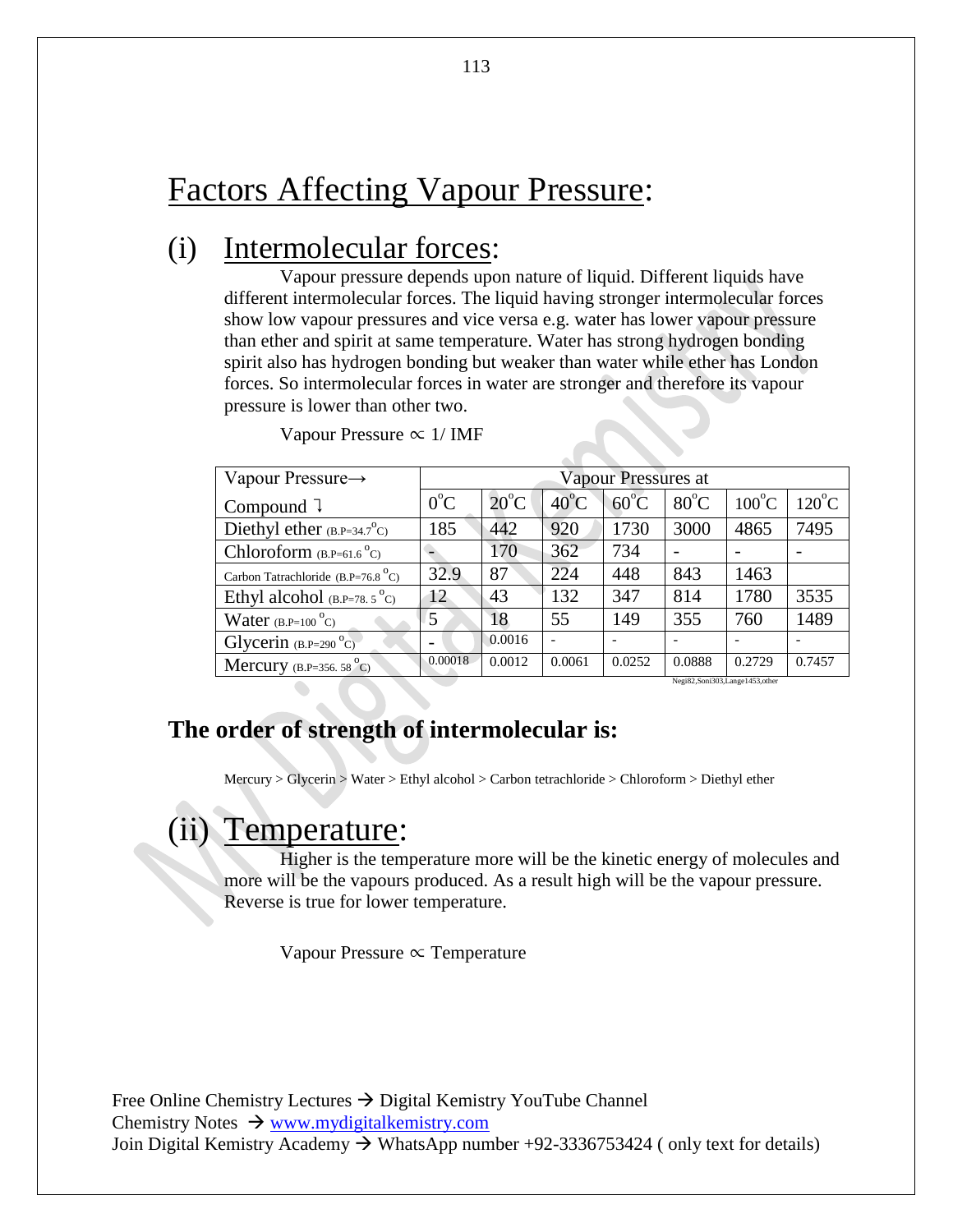### (iii) Impurities:

If impurities are present in a liquid, less vapour will be formed and thus low will be the vapour pressure.

## Measurement of Vapour Pressure:

There are two methods of measuring vapour pressure.

### **(i) Barometric Method:**

This is a convenient method of determining vapour pressure. Height of mercury column is noted. Then 1-2 drops of test liquid are introduced into barometric tube through its lower end by help of a dropper. The liquid rise above surface of mercury. A part of liquid vaporize. Due to pressure exerted by vapours height of mercury column falls and when becomes constant it is noted. The difference of height (∆h) gives vapour pressure.

Although this method is very convenient but is not much accurate.

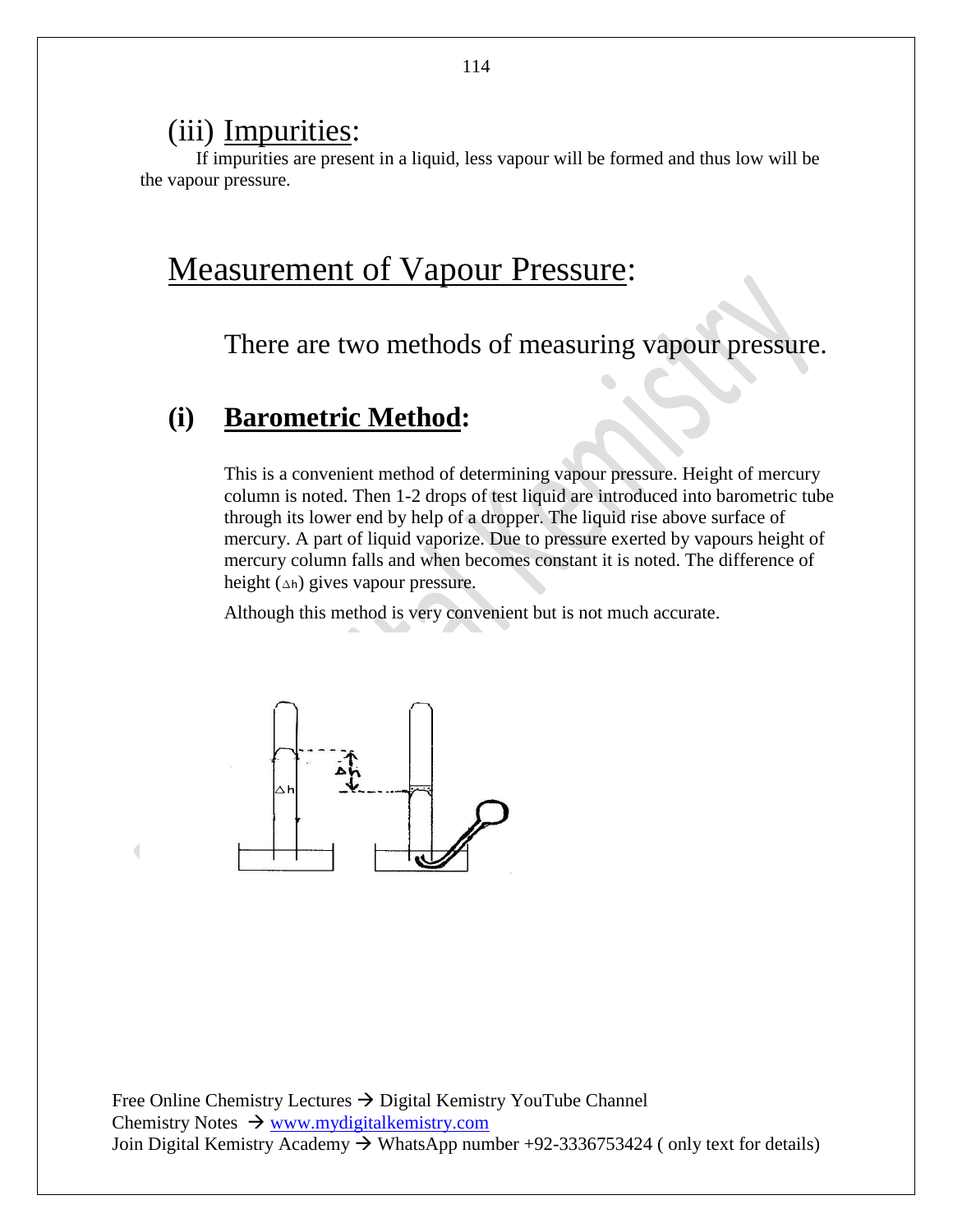### (ii) Manometric Method:

This method is comparatively accurate. The test liquid is taken in a round bottom flask. A T-shaped tube is attached to it whose one end is connected to a vacuum pump and other end is connected to a manometer. The liquid is boiled to remove dissolved air in it. Liquid is then frozen and the air on it is removed by vacuum pump.



Liquid is again boiled to remove more air and is again frozen, the air on it will be removed by vacuum pump. This procedure is repeated again and again to remove maximum air dissolved in liquid. Now the flask is placed in a thermostat and desired temperature is set. The vapours of liquid are allowed to enter into manometer by opening the stopper. Mercury column in manometer facing vapours is depressed while that faces atmospheric pressure, rises.

Difference in heights of mercury columns in two limbs is noted from which then vapour pressure is determined.

 $P_{vap} = P_{atm} + \Delta h$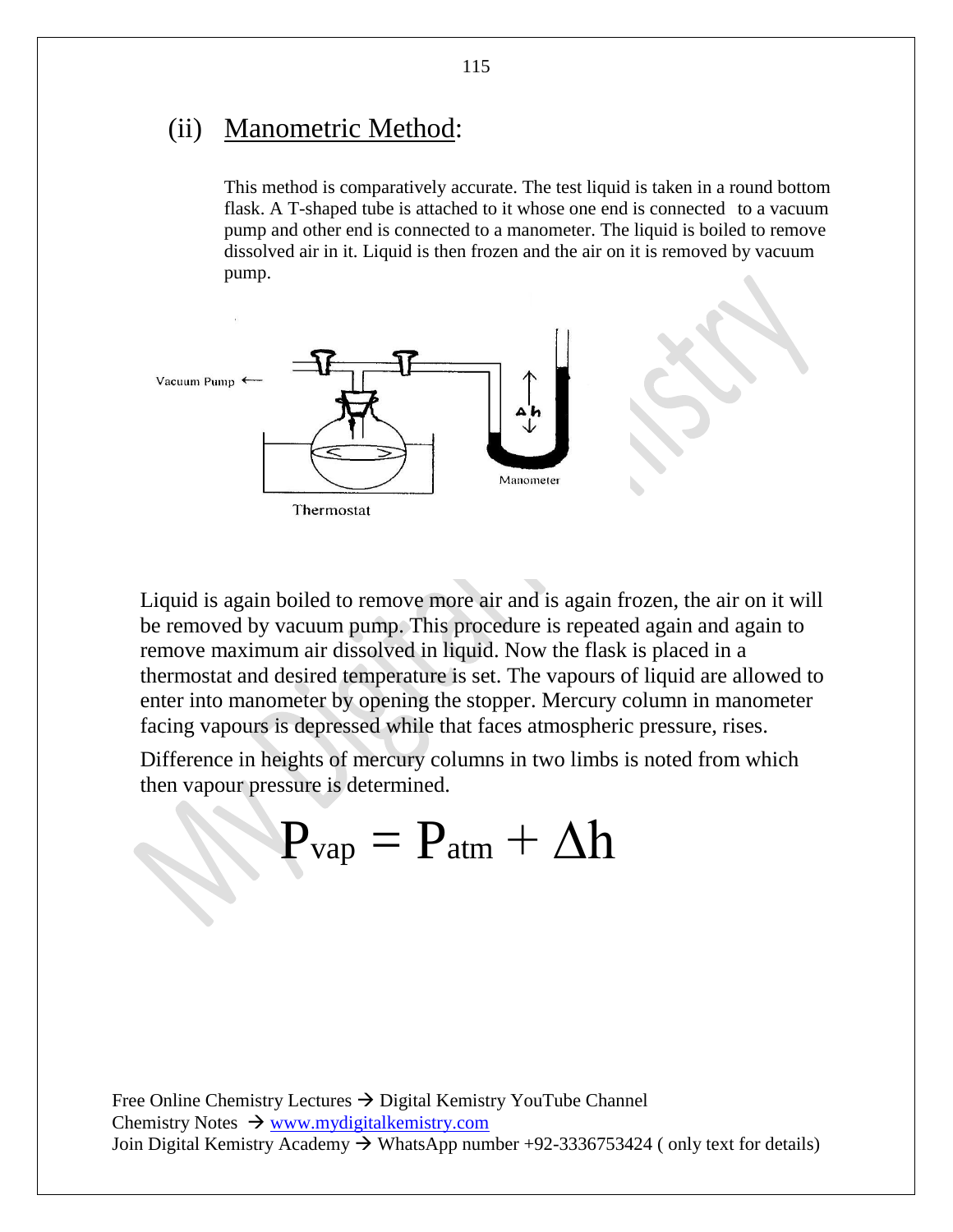# **Boiling Point:**

#### **"The temperature at which vapour pressure of a liquid becomes equal to atmospheric or external pressure is called boiling point".**

The phenomenon of conversion of liquid at its boiling point is called boiling.

With increase in temperature vapour pressure increases and ultimately reaches to atmospheric pressure or external pressure, at this stage boiling starts. At boiling temperature remains constant although heat is continuously supplied. Before boiling point heat supplied is partly used to increase P.E and partly used to increase K.E. Due to increase in K.E temperature increases. But at boiling point all the heat supplied is used to increase P.E and K.E remains constant so temperature remains constant.

### **Boilng points of some liquids are:**

| Liquid                      | $B.P (^0C)$ | Liquid             | $\mathbf{B}.\mathbf{P} (^{\mathrm{o}}\mathbf{C})$ | Liquid                | B.P (°C) |
|-----------------------------|-------------|--------------------|---------------------------------------------------|-----------------------|----------|
| Carbon disulphide (CS2)     | 46.30       | Ethanol $(C2H5OH)$ | 78.40                                             | Water $(H_2O)$        | 100.00   |
| Carbon tetrachloride (CCl4) | 76.80       | Benzene $(C6H6)$   | 80.10                                             | Acetic acid (CH3COOH) | 118.10   |

Lange

# Factors Affecting Boling Point:

## (i) Intermolecular forces:

Strength of intermolecular forces influences the boiling points of liquids. Stronger are the intermolecular forces low will be the vapour pressure and high will be the boiling point of the liquid and vice versa. Thus boiling point is the measure of hydrogen bonding. e.g. boiling point of H<sub>2</sub>O is higher than that of H<sub>2</sub>S, H<sub>2</sub>O has strong hydrogen bonding while H<sub>2</sub>S has dipole-dipole forces which are weaker than hydrogen bonding, so the H2O of water is higher.

#### **Vapour pressures of some compounds:**

| Compound             | Formula                                                                 | Vapour pressure at $293K/20^{\circ}C$ |
|----------------------|-------------------------------------------------------------------------|---------------------------------------|
| Isopentane           | CH <sub>3</sub> -CH <sub>2</sub> -CH (CH <sub>3</sub> )-CH <sub>3</sub> | 580 Torr                              |
| Chloroform           | CHCl <sub>3</sub>                                                       | 170 Torr                              |
| Carbon tetrachloride | CCl <sub>4</sub>                                                        | 87 Torr                               |
| Water                | H <sub>2</sub> O                                                        | 18 Torr                               |
| Mercury              | Hg                                                                      | 0.0012 Torr                           |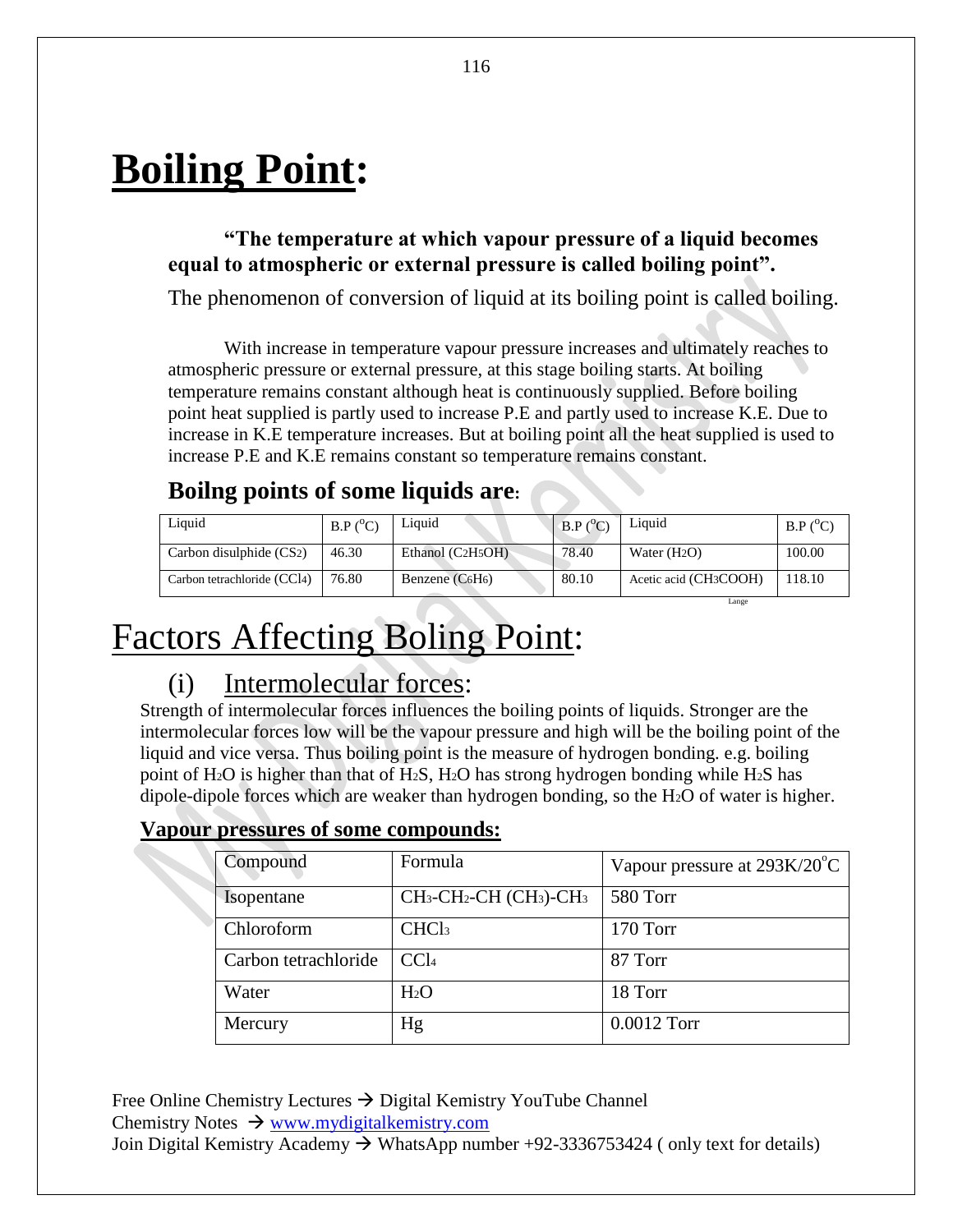|                         | Order of Strength of I.M.F $Hg > H_2O > CCl_4 > CHCl_3 > CH_3-CH_2-CH$ (CH <sub>3</sub> )-CH <sub>3</sub>                                                        |
|-------------------------|------------------------------------------------------------------------------------------------------------------------------------------------------------------|
|                         | Order of Vapour pressures CH <sub>3</sub> -CH <sub>2</sub> -CH (CH <sub>3</sub> )-CH <sub>3</sub> > CHCl <sub>3</sub> > CCl <sub>4</sub> > H <sub>2</sub> O > Hg |
| Order of Boiling points | $Hg > H_2O > CCl_4 > CHCl_3 > CH_3-CH_2-CH (CH_3)-CH_3$                                                                                                          |

This shows that liquid having higher vapour pressures have weak intermolecular forces and in turn low boiling points and vice versa.

#### (ii) External Pressure:

Liquid boils when its vapour pressure becomes equal to external pressure, thus boiling point depends upon external pressure. When external pressure is high liquid requires more heating to equalize its vapour pressure to external pressure and thus boils at higher temperature and vice versa. Similarly when external pressure is low, liquid needs less heating to equalize its vapour pressure to external pressure and thus boils at lower temperature e.g. (i) Water boils at Karachi (atmospheric pressure =  $760 \text{mmHg}$ ) at  $100^{\circ}$ C while it boils at Murree hills (atmospheric pressure = 700mmHg) at  $98^{\circ}$ C. Mount Everest is still higher peak where atmospheric pressure is around 225mmHg so water boils at  $69^{\circ}$ C there.

#### (iii) Impurities:

Impure liquid boils at slightly higher temperature i.e. presence of solute in a liquid increases its boiling point. Increase in boiling point depends upon the number of particles of the solute. e.g pure water boils at 100 °C but when 180g of Glucose or 342g of sucrose are dissolved in 1kg of water then it boils at  $100.51 \degree C$ .

# **Applications:**

(h) **Pressure cooker:**It is a closed container so the vapours as well air in it cannot escape and thus pressure inside it increases. Due to increase in pressure boiling point of water increases. So more heat will be absorbed by water and as a result food will be cooked quickly.

Free Online Chemistry Lectures  $\rightarrow$  Digital Kemistry YouTube Channel Chemistry Notes  $\rightarrow$  [www.mydigitalkemistry.com](http://www.mydigitalkemistry.com/) Join Digital Kemistry Academy  $\rightarrow$  WhatsApp number +92-3336753424 (only text for details)

117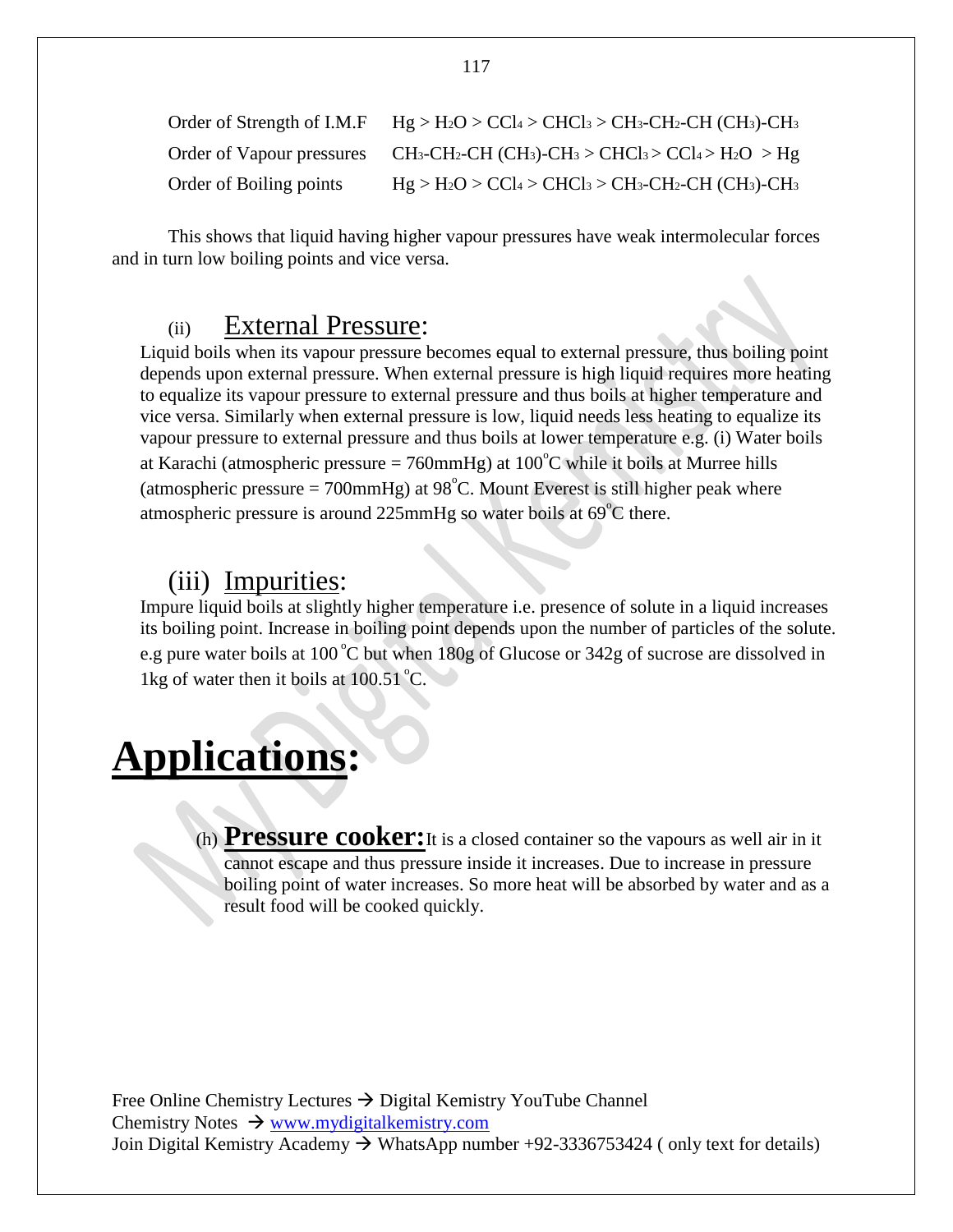**(ii) Vacuum distillation:** The technique used to purify a liquid sample by first boiling and then condensing the vapours of to get pure liquid is called distillation.

"*The distillation that is carried out at reduced or lower pressure is called vacuum distillation*".

By lowering the external pressure boiling point lowers. Thus in vacuum distillation boiling take place at a temperature lower than normal boiling point by reducing the external pressure.

#### **Vacuum distillation is carried out:**

- (a) To Avoid Decomposition: Some liquid decompose near their normal boiling point so their vacuum distillation is carried out. e.g. Glycerin boils at  $290^{\circ}$ C at 760 mmHg pressure but it decomposes at this temperature where as it boils at  $120^{\circ}$ C at 50 mmHg so it is distilled at this pressure. Similarly  $H_2SO_4$  decomposes at its normal boiling point  $(330^{\circ}C)$  so its vacuum distillation is carried out.
- (b) To Avoid Burning of Liquid: Some liquids are inflammable near their normal boiling point. e.g. Acetic acid is inflammable near its normal boiling point  $(118<sup>°</sup>C)$  so its vacuum distillation to prevent it from catching fire.
- (c) To Save Fuel: Some liquids have high boiling points. e.g. mobile oil has high boiling point so it is obtained by vacuum distillation of petroleum. It is boiled at lower temperature by reducing pressure to save energy (fuel).

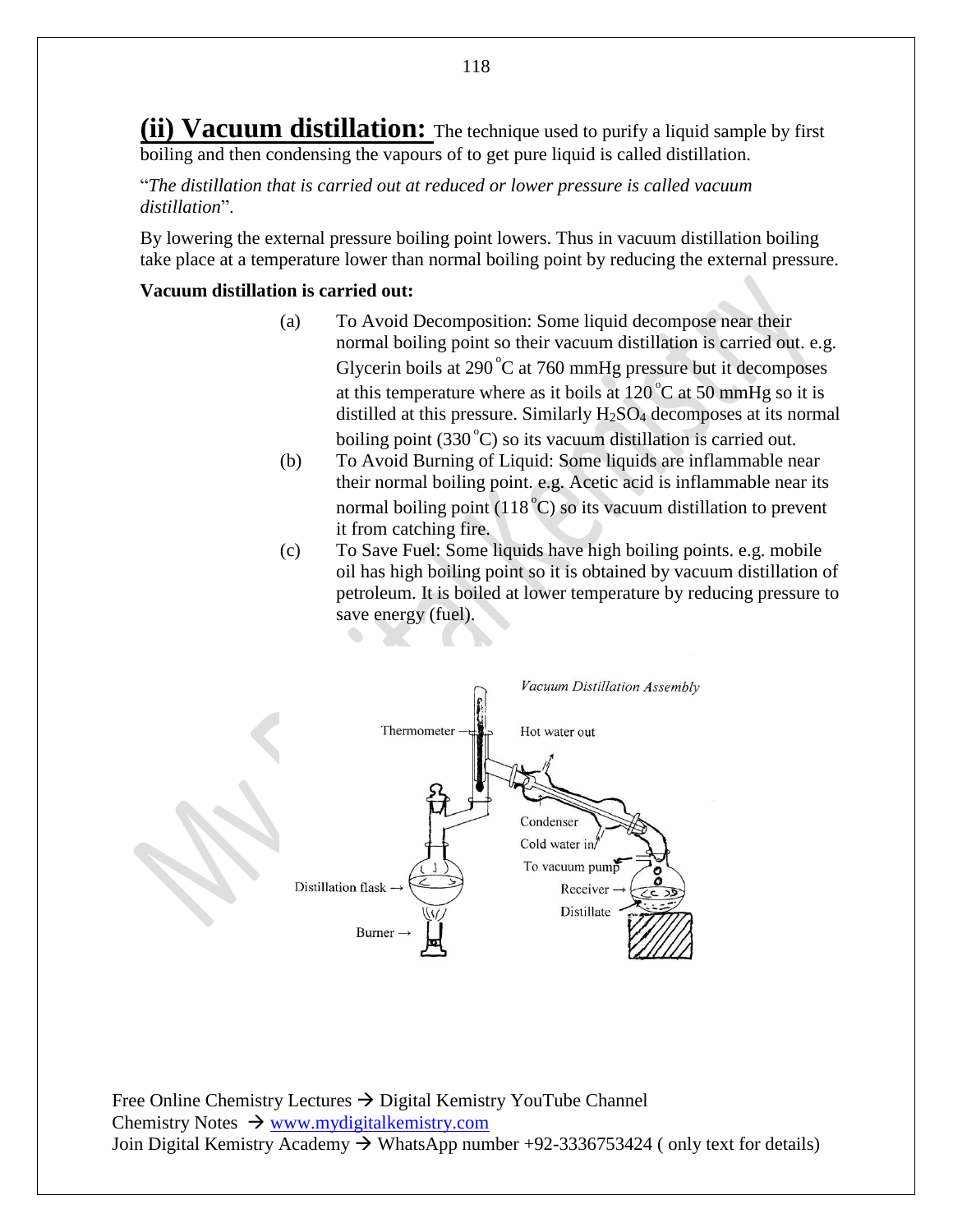(d) To facilitate Distillation: Lower temperatures are easy to achieve so vacuum distillation is carried out at lower temperatures by reducing pressure.

## **Energetic of Phase Changes:**

Whenever, matter undergoes a physical change, it is always accompanied by an energy change. Energetic of physical changes is measure of strength of intermolecular forces.

#### Heat of fusion ( $\Delta H_f$ ):

It is defined as "The amount of heat required for conversion of one mole of solid into liquid at its melting point".

 <sup>0</sup>  $0^{\circ}C$ 

### $H_2O(s) \rightarrow H_2O(1) \Delta H_{fus} = 6$  kJ/mol

#### Heat of vaporization  $(\Delta H_v)$ :

It is defined as "The amount of heat required for conversion of one mole of liquid into vapours (gas) at its boiling point".

100°C

## $H_2O_{(l)} \rightarrow H_2O_{(g)} \Delta H_{vap} = 40.7 \text{ kJ/mol}$

#### Heat of sublimation  $(\Delta H_s)$ :

It is defined as "The amount of heat required for sublimation of one mole of solid to give vapours at a particular temperature and one atmospheric pressure".

 $I_{2(s)} \rightarrow I_{2(g)}$   $\Delta H_{sub} = 62.1$  kJ/mol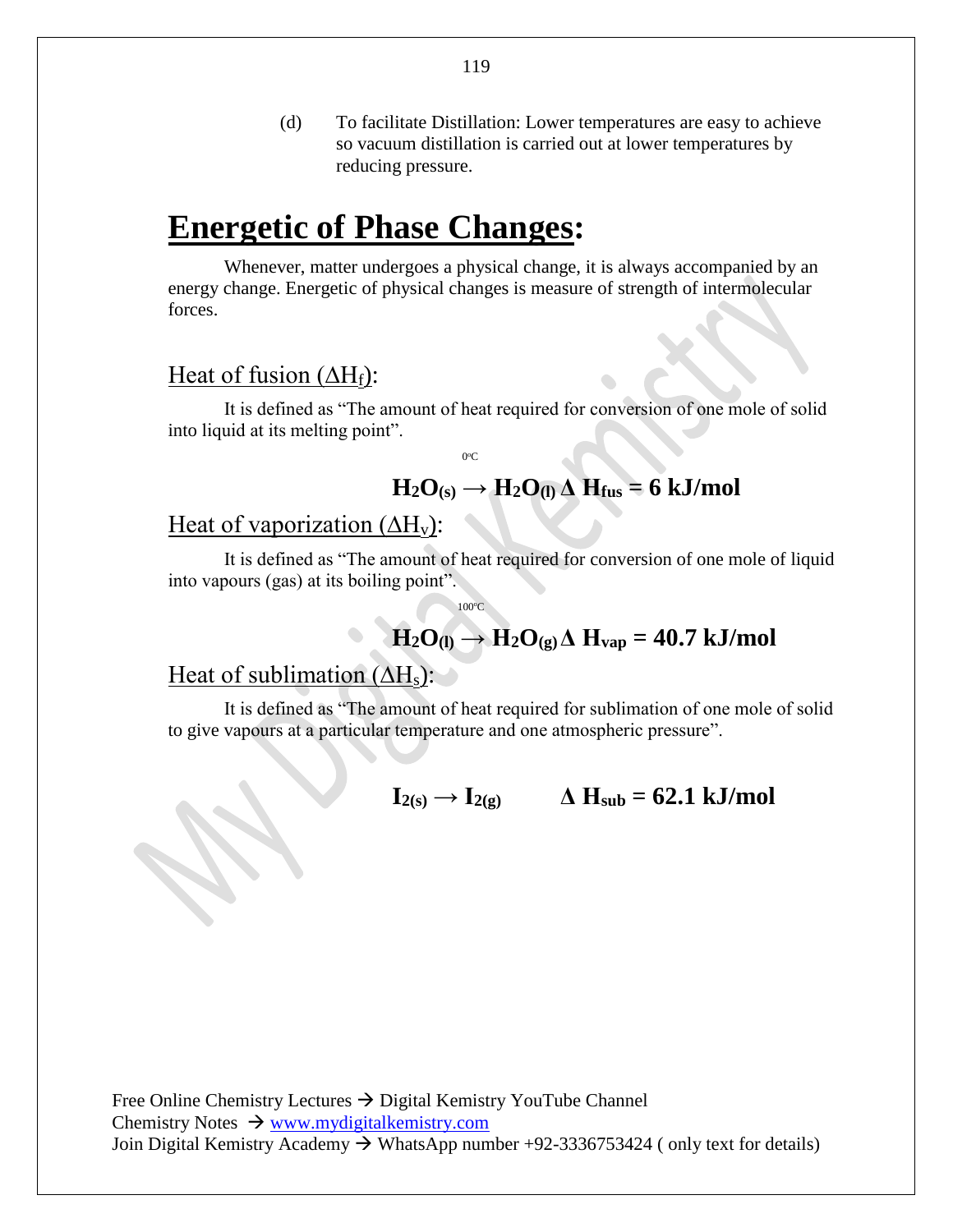## **Surface Tension:**

Consider a molecule in the interior of liquid present in a container, it is attracted from all sides by other molecules so no net force is on it.

Now consider a molecule on the surface of liquid. It is attracted from all sides except upper side so it experience a net downward force due to which liquid surface stretches. This is surface tension.



 **Liquid in container**

It is defined as

**"Stretching of liquid surface due to net downward force"**

OR

**"The force acting perpendicularly downward at right angle to unit length of liquid surface"**

OR

**"The work done in increasing unit area of liquid surface"** 

## *Factors affecting Surface Tension*:

1. Intermolecular forces:

Stronger are the intermolecular forces high will be the surface tension and vice versa. e.g. Surface tension order for water, alcohol (spirit), mercury & ether is

 $Hg > H_2O > C_2H_5OH > C_2H_5-O-C_2H_5$ 

Ether has London forces; mercury has metallic bonding while other two have Hydrogen bonding. London forces are weaker so ether has low surface tension. Water and alcohol have hydrogen bonding so their surface tension is higher than ether. Hydrogen bonding of water is stronger than that of alcohol so the surface tension of water is higher than alcohol. Mercury has metallic bondings which are stronger than hydrogen bonding so surface tension of mercury is still higher.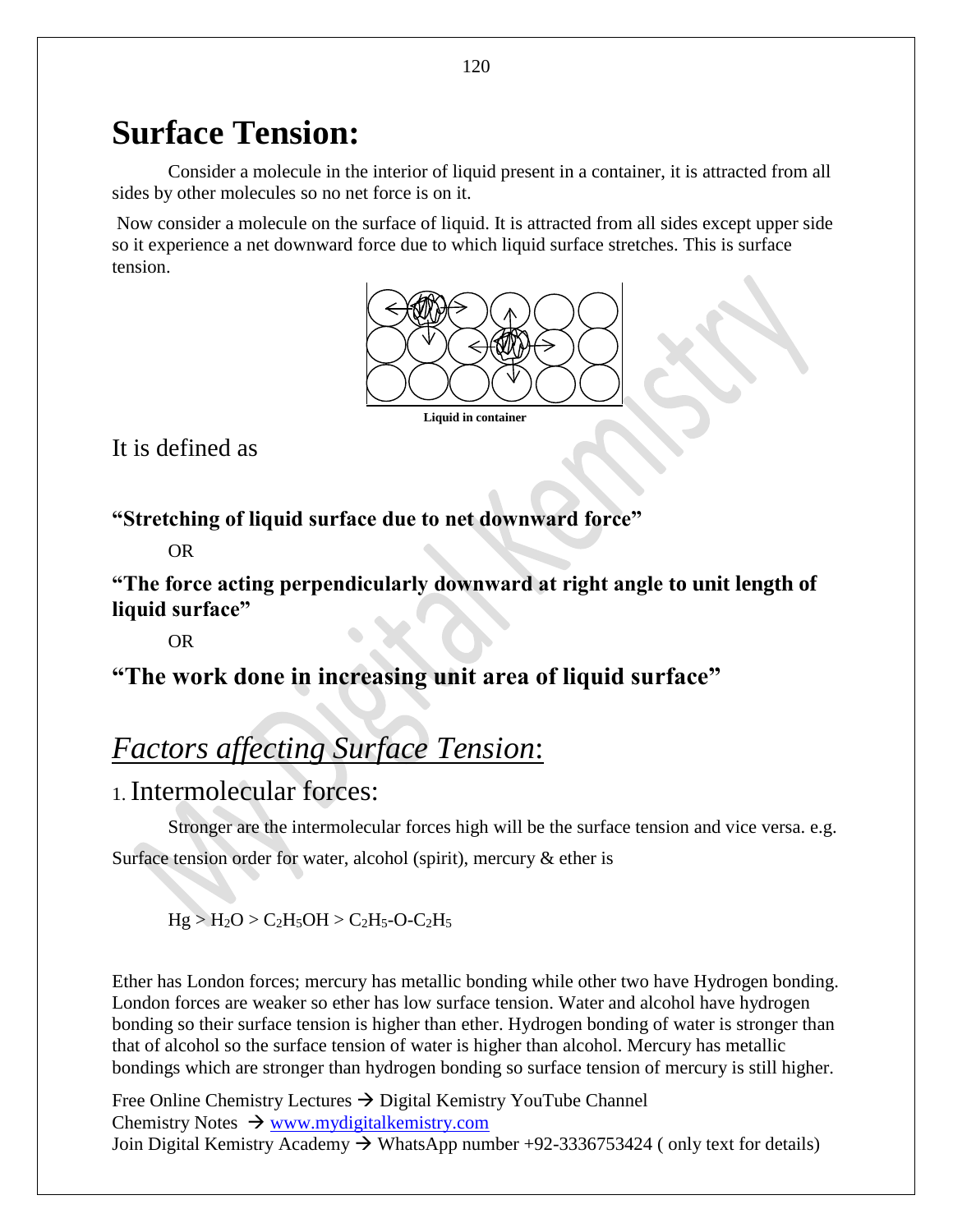#### 2. Temperature:

Higher is the temperature weak will be the forces and thus low will be the surface tension. e.g. surface tension of hot water is lower than that of cold water.

#### 3. Soap or detergent:

Presence of soap or detergent decreases the surface tension of water because forces among water molecules become weaker.

### 4. Salt:

Presence of salt increases the surface tension of water because salt ions attract water molecules with greater force. e.g. surface tension of sea water is higher than that of fresh water.

 Razor blade can float on water surface, mosquito can walk over water surface, cleaning action of water all these are explained by surface tension.

*Measurement of Surface Tension*:

| Units: | S.I. Units $\rightarrow$   | N/m      | J/m <sup>2</sup>    |
|--------|----------------------------|----------|---------------------|
|        | $CGS$ System $\rightarrow$ | dyne/cm, | erg/cm <sup>2</sup> |

## **Method for measurement of surface tension:**

There are three method of measurement of surface tension

#### **1. Torsion balance method**

**2. Capillary rise method**

#### **3. Drop method using Stalagmometer:**

In this method relative surface tension is measured. For this purpose number of drops of reference and test liquid are counted for volume of liquids present between two marks **a & b** on stalagmometer (See figure-I).

$$
\gamma_{\rm T} = \frac{n_{\rm R} d_{\rm T}}{X \gamma_{\rm R}}
$$
\nWhere  $\gamma_{\rm R}$  = surface tension of ref. liquid  
\n $n_{\rm T} d_{\rm R}$  = number of drops of ref. liquid  
\n $d_{\rm R}$  = density of ref. liquid  
\n $\gamma_{\rm T} = \frac{n_{\rm T} d_{\rm R}}{X \gamma_{\rm R}}$  = density of ref. liquid

Water is usually chosen as reference liquid.

 $T_{\text{T}}$  =surface tension of test liquid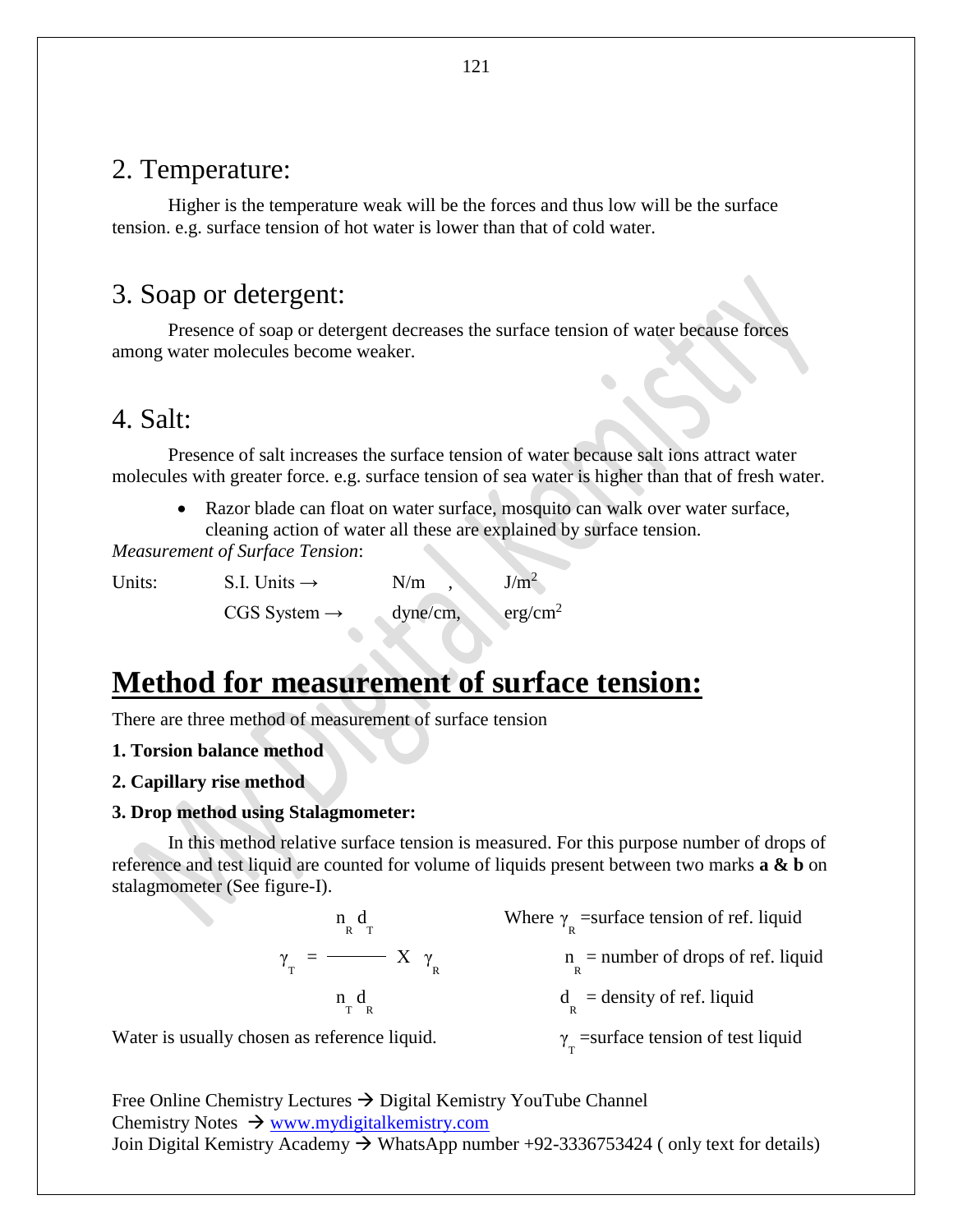

## **Cohesive and Adhesive Forces:**

The forces of attraction among liquid molecules themselves are called cohesive forces (See Figure-II). The forces of attraction between liquid molecules and wall of container are called adhesive forces (See Figure-II).

The liquids that have adhesive forces stronger than cohesive forces, form concave meniscus and they are wetting liquids e.g. water (See Figure-III).

The liquids that have cohesive forces stronger than adhesive forces, form convex meniscus and they are non-wetting liquids e.g. mercury (See Figure-IV).

Shape of liquid surface is called meniscus.

Free Online Chemistry Lectures  $\rightarrow$  Digital Kemistry YouTube Channel Chemistry Notes  $\rightarrow$  [www.mydigitalkemistry.com](http://www.mydigitalkemistry.com/) Join Digital Kemistry Academy  $\rightarrow$  WhatsApp number +92-3336753424 ( only text for details)

122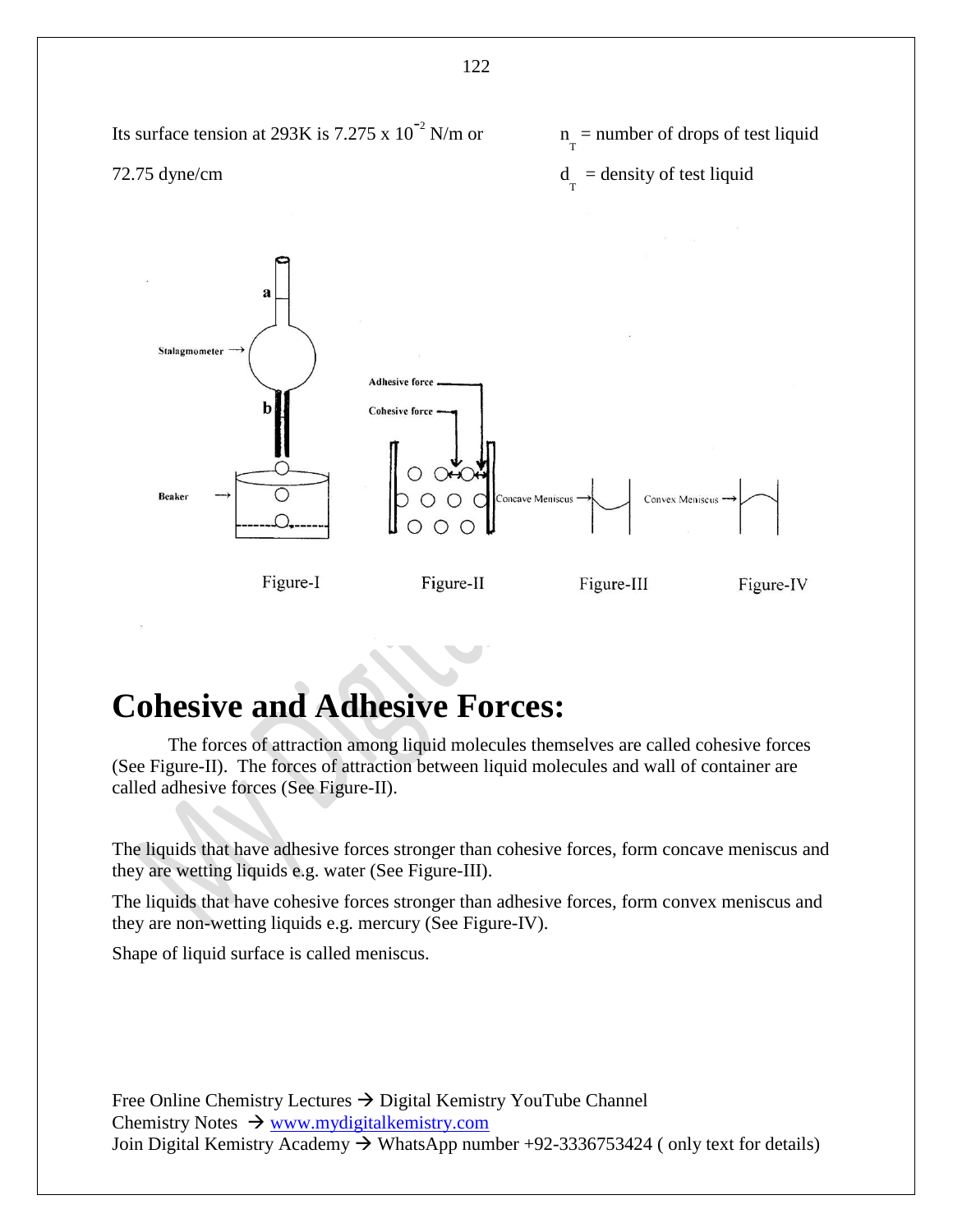## **Capillary Action:**

The rise of liquid in a capillary tube is called capillary action.

It is due to strong adhesive forces between liquid and wall of capillary. e.g. spreadingink or water on blotting paper, absorption of water by cotton,

water absorbed by roots from soil is supplied to leaves

through xylem, supply of oil to flame by wicks, all these are  $\vert \vert$  water

due to capillary action. These materials are porous and their

pores act as capillaries.

The tubes of narrower bores show more height. Actually same volume of liquid rises through capillary tubes, so less is area of cross section of the tube more will be the height gained by liquid as Volume = Area x Height.

# **Viscosity:**

Water flowing in river runs fast in the middle but slow along the bank. It means liquid flows in the form of layers. Liquid's molecules layers slide one past the other and they offer resistance to each other. This internal resistance

which one layer offer to flow of other layer is

called viscosity.

# *Factors affecting Viscosity***:**

#### 1. Intermolecular forces:

Stronger are intermolecular forces among molecules of liquid higher will be the viscosity and vice versa e.g. viscosity of glycerin is higher than water because hydrogen bonding in glycerin is stronger than water.

#### 2. Temperature:

Higher is the temperature low will be the viscosity and vice versa e.g. it is easy to pour honey from a bottle placed out side as compared to a bottle placed in refrigerator. In refrigerator due to low temperature viscosity of honey was high.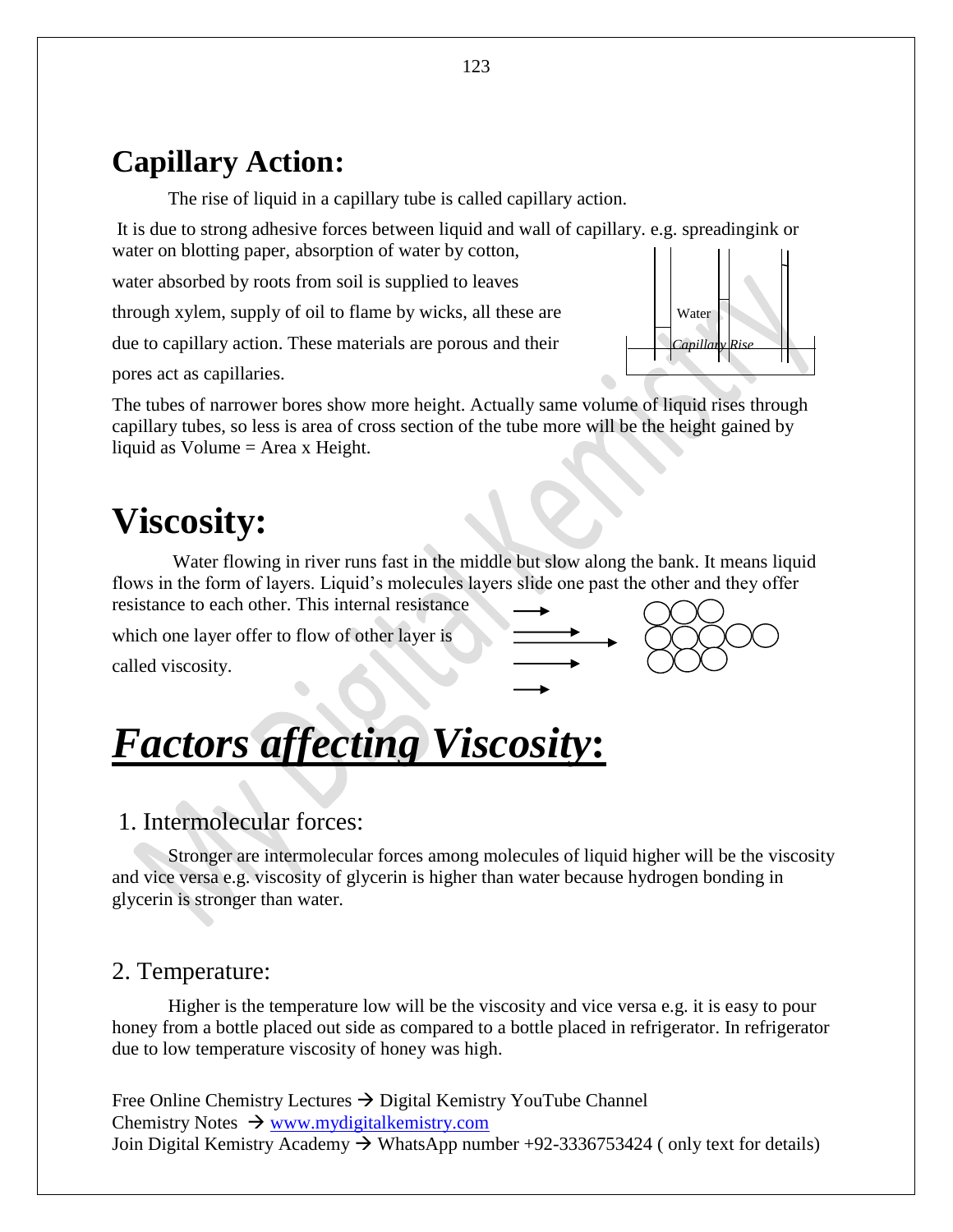#### 3. Molecular Size and Mass:

Molecules having bigger size or more molecular mass offer more resistance to each other's flow, so more will be the viscosity e.g. mobile oil, grease etc have high viscosity, they consist of larger hydrocarbon molecules.

#### 4. Density:

Higher is the density high will be the viscosity and vice versa e.g. viscosity of sulphuric acid is higher than water due to higher density of sulphuric acid.

 $\bullet$ 

#### 5. Molecular Shape:

Irregular shaped molecules offer more resistance for each other's flow as compared to regular shaped molecules e.g. viscosity of liquid Sulphur is higher at 190 $\degree$ C than that at 140 $\degree$ C.

Sulphur molecules are ring shaped at  $140^{\circ}$ C and offer less resistance to each other's flow while the molecules at 190 $^{\circ}$ C are tangled and offer more resistance for flow.

#### *Measurement of Viscosity***:**

Viscosity is measured in terms of coefficient of viscosity (η). Coefficient of viscosity is defined as the force required to maintain a difference of velocity of 1m/s between two parallel layers of liquid one metre apart.

### **Units:**

S.I Unit is  $Kg.m^{-1}.s^{-1}$ 

Other units are poise and centi poise

1 poise  $=$  $^{-1}$  Kg.m<sup>-1</sup>.s<sup>-1</sup> Or  $1 \text{ kg.m}^{-1} \text{ s}^{-1}$  $=$  10 poise  $1 \text{ poise} = 100 \text{ centi poise}$ 

Viscosity is usually measured by Oswald viscometer (See Figure given below).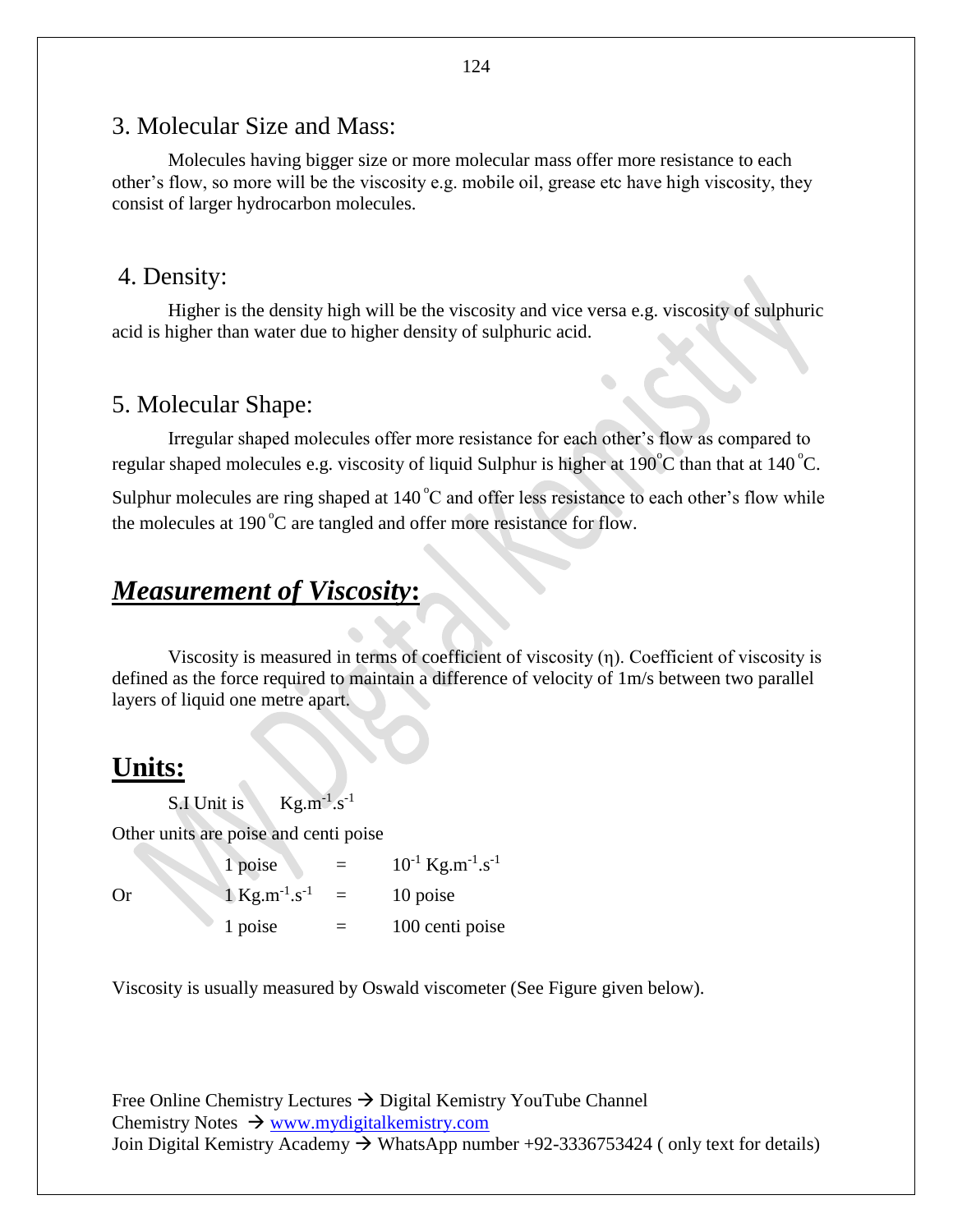In this method relative viscosity is measured. For this purpose time for the flow of reference and test liquid between two marks **a & b** made on viscometer is noted. And viscosity is calculated by using formula:

$$
\eta_T = \frac{d_T t_T}{\pi} \sum_{\substack{R \text{ where } \eta_{\text{R}, R} \text{ and } d_T \text{ are viscosity, time of flow and density of reference liquid} \tag{Eq. 100} \eta_T = \frac{1}{\pi} \sum_{\substack{R \text{ is the probability of test liquid} \text{ and } d_T \text{ is the probability of test liquid} \tag{Eq. 2013}
$$

Water is usually chosen as reference liquid. Viscosity of water is taken as 1 centi poise at  $25^{\circ}$ C.

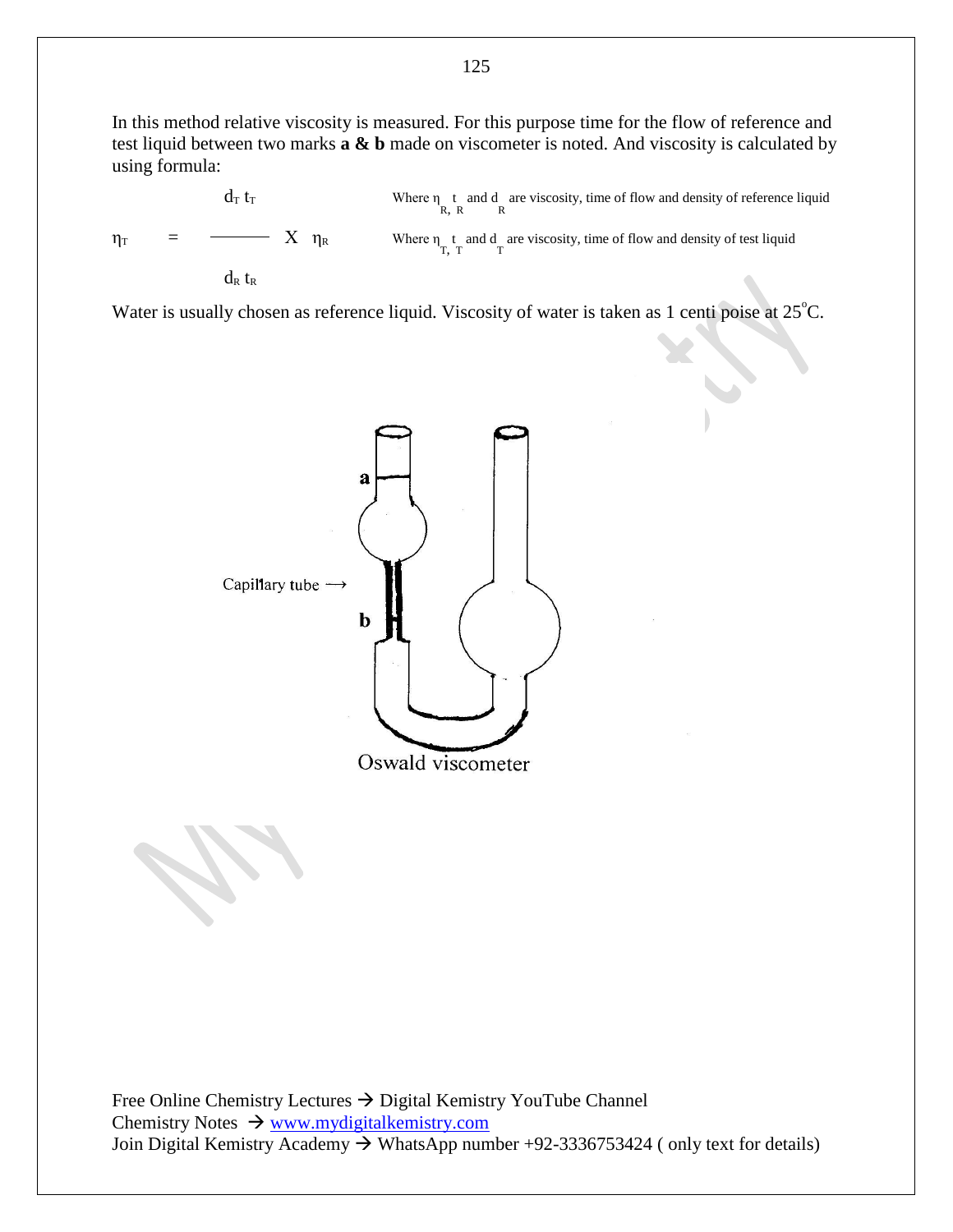# **Liquid Crystals:**

"The phase which is intermediate of solid and liquid (semi solid) which has properties in between true crystalline solid and true liquid (clear liquid) is called liquid crystal".

There are many crystalline solids, which first melt to a turbid liquid phase and then to a clear liquid. W. Heintz, for example, reported in 1850 that stearin melted from solid to a turbid liquid at 52<sup>°</sup>C, changed at 58<sup>°</sup>C to an opaque and at 62.5<sup>°</sup>C to a clear liquid. The turbid liquid phases have properties of liquids e.g. surface tension, viscosity etc, but they also have properties of crystalline solids e.g. optical activities etc. These turbid liquids are called liquid crystals. This state exists between two temperatures i.e. melting temperature and clearing temperature.

 $Solid \implies$  Liquid Crystal  $\implies$  Liquid

## **Charcteristics:**

- They are semi solids.
- They have little order among particles like solid.
- They have fluidity like liquids.
- They have surface tension, viscosity etc like liquids.
- They have optical properties like crystalline solids.
- They have properties in between crystalline solids and liquids.
- They are always isotropic.

### **Uses of Liquid Crystals:**

Some of important uses of liquid crystals are

- (i) They diffract light. When some wavelength of visible light is reflected, from a liquid crystal it appears coloured. As temperature changes, the distance between layers of molecules of liquid crystals changes and thus colour of the reflected light changes accordingly. So liquid crystals can be used as temperature sensors.
- (ii) Liquid crystals are used to find the point of potential failure in electrical circuits.